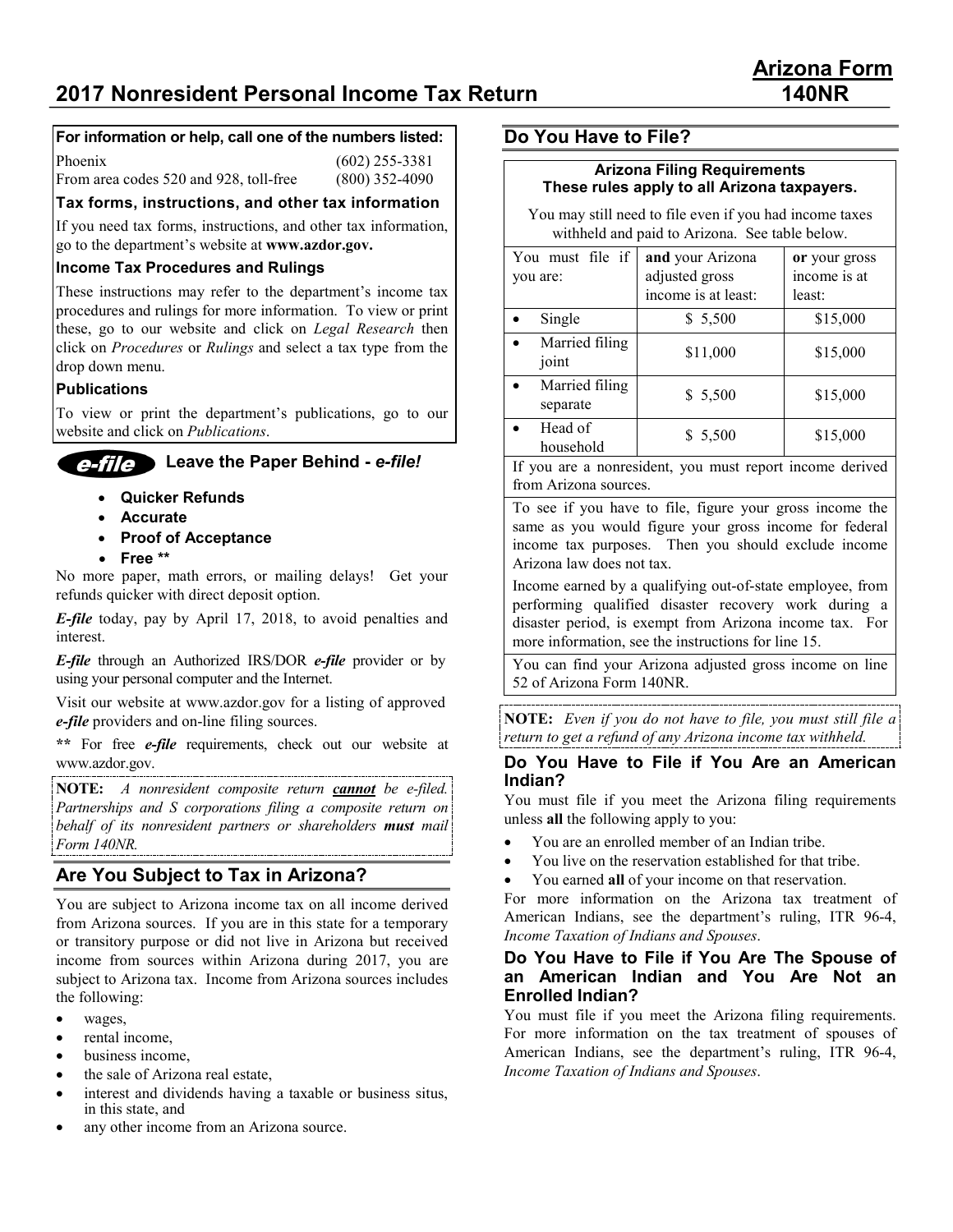## **Do You Have to File if You Are in the Military?**

You must file if you meet the Arizona filing requirements unless **all** the following apply to you:

- You are an active duty member of the United States armed forces.
- Your only income for the taxable year is pay received for active duty military service.
- There was no Arizona tax withheld from your active duty military pay.

If Arizona tax was withheld from your active duty military pay, you must file an Arizona income tax return to claim any refund you may be due from that withholding.

You must also file an Arizona income tax return if you have any other income besides pay received for active duty military service.

If you are an Arizona resident and you have to file an Arizona return, you should file using Form 140. If you were an Arizona resident when you entered the service, you remain an Arizona resident, no matter where stationed, until you establish a new domicile. As an Arizona resident, you must report all of your income to Arizona, no matter where stationed. You must include your military pay, but using Form 140, you may subtract all pay received for active duty military service; to the extent it is included in your federal adjusted gross income.

If you are not an Arizona resident, but stationed in Arizona, the following applies to you:

- You are not subject to Arizona income tax on your military pay.
- You must report any other income you earn in Arizona. Use Form 140NR, *Nonresident Personal Income Tax Return*, to report this income.

To find out more, see our publication, Pub. 704, *Taxpayers in the Military*.

#### **If You Included Your Child's Unearned Income On Your Federal Return, Does Your Child Have To File An Arizona Return?**

No. In this case, the child should not file an Arizona return. The parent must include that same income in his or her Arizona taxable income.

## **Residency Status**

If you are not sure if you are an Arizona resident for state income tax purposes, we may be able to help. For more information on determining residency status, see the department's procedure, ITP 92-1, *Procedure For Determining Residency Status*.

#### **Residents**

You are a resident of Arizona if your domicile is in Arizona. Domicile is the place where you have your permanent home. It is where you intend to return if you are living or working temporarily in another state or country. If you leave Arizona for a temporary period, you are still an Arizona resident while gone.

A resident is subject to tax on all income no matter where the resident earns the income.

If you are a full year resident, you **must** file Arizona Form 140, Form 140A, or Form 140EZ.

## **Part-Year Residents**

If you are a part-year resident, you must file Arizona Form 140PY, *Part-Year Resident Personal Income Tax Return*. You are a part-year resident if you did either of the following during 2017:

- You moved into Arizona with the intent of becoming a resident.
- You moved out of Arizona with the intent of giving up your Arizona residency.

#### **Nonresidents**

If you are a nonresident, you must file Arizona Form 140NR, *Nonresident Personal Income Tax Return.*

## **What if a Taxpayer Died?**

If a taxpayer died before filing a return for 2017, the taxpayer's spouse or personal representative may have to file and sign a return for that taxpayer. A personal representative can be an executor, administrator, or anyone who is in charge of the deceased taxpayer's property.

If the deceased taxpayer did not have to file a return but had tax withheld, a return must be filed to get a refund.

The person who files the return should use the form the taxpayer would have used. The person who files the return should print the word "deceased" after the decedent's name. Also, enter the date of death after the decedent's name.

If your spouse died in 2017 and you did not remarry in 2017 or if your spouse died in 2018 before filing a return for 2017, you may file a joint return. If your spouse died in 2017, the joint return should show your spouse's 2017 income before death and your income for all of 2017. If your spouse died in 2018, before filing the 2017 return, the joint return should show all of your income and all of your spouse's income for 2017. Print "Filing as surviving spouse" in the area where you sign the return. If someone else is the personal representative, he or she must also sign the return.

## **Are any Other Returns Required?**

You may also have to file a fiduciary income tax return (Form 141AZ). For details about filing a fiduciary income tax return, call the department at (602) 255-3381.

#### **Claiming a Refund for a Deceased Taxpayer**

If you are claiming a refund for a deceased taxpayer, you **must** complete Arizona Form 131, *Claim for Refund on Behalf of Deceased Taxpayer*. Place the completed Form 131 on top of the front of the return.

## **What Are the Filing Dates and Penalties? When Should You File?**

Your 2017 calendar year tax return is due no later than midnight, April 17, 2018. File your return as soon as you can after January 1, but no later than April 17, 2018.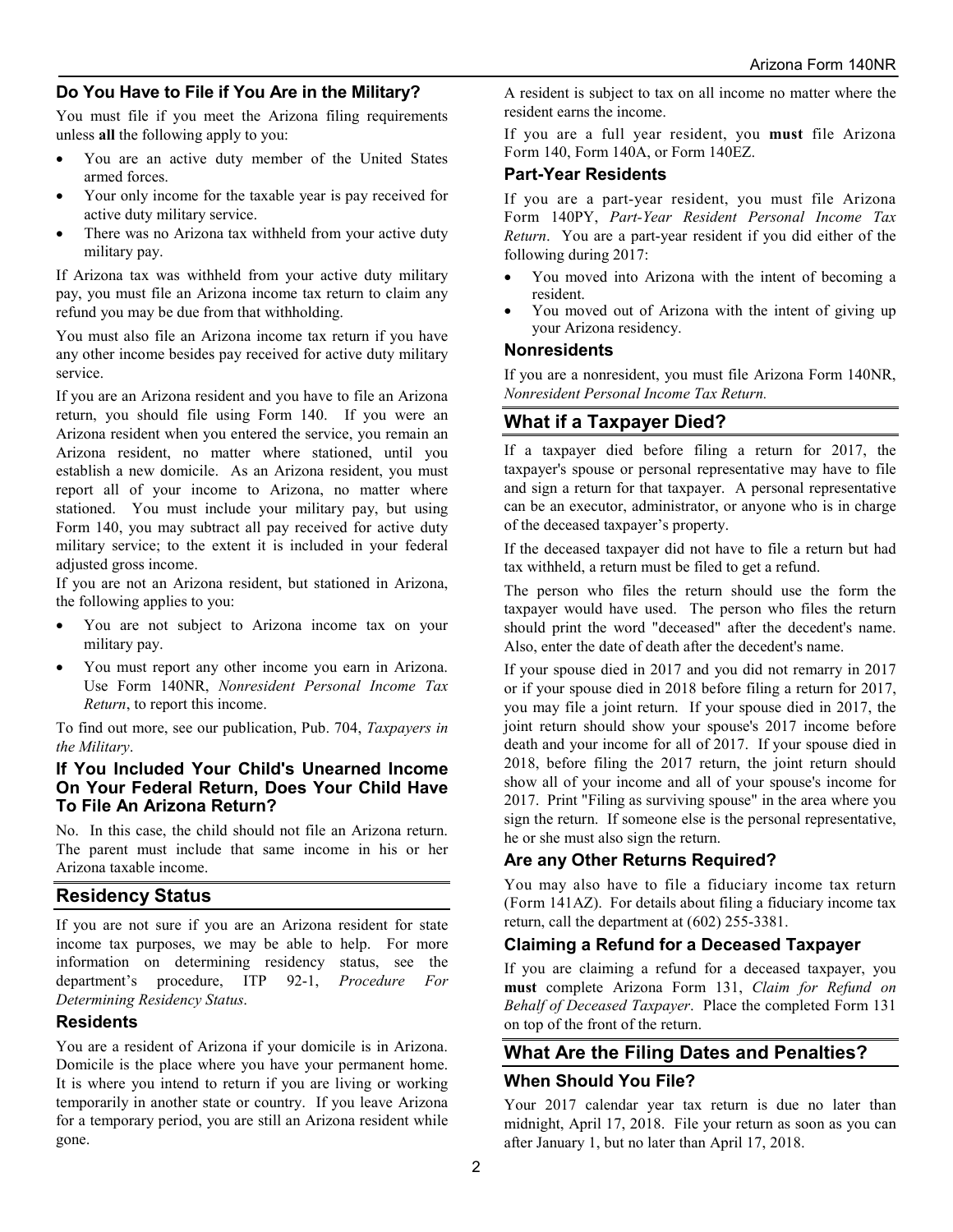**NOTE:** *Because April 15, 2018, falls on a Sunday and District of Columbia Emancipation Day will be observed on Monday, April 16, 2018, you have until Tuesday, April 17, 2018, to file your return.*

If you are a fiscal year filer, your return is due on the 15th day of the fourth month following the close of your fiscal tax year.

## **What if You Cannot File on Time?**

You may request an extension if you know you will not be able to file on time.

**NOTE:** *An extension does not extend the time to pay your income tax. See the instructions for Arizona Form 204.*

## **To get a filing extension, you can either**

- Apply for a state extension (Arizona Form 204). To apply for a state extension, file Form 204 by April 17, 2018. See Form 204 for details. You do not have to include a copy of the extension with your return when you file, but make sure that you check box **82F** on page 1 of the return. If you must make a payment, use Arizona Form 204, or visit www.AZTaxes.gov to make an electronic payment.
- Use your federal extension (federal Form 4868). File your Arizona return by the same due date. You do not have to include a copy of your federal extension with your return, but make sure that you check box **82F** on page 1 of the return.

#### **When Should You File if You Are a Nonresident Alien?**

The due date for your Arizona return is not the same as the due date for your federal return. Your Arizona return is due by April 17, 2018, even though your federal return is due on June 15, 2018. If you want to file your Arizona return after April 17, 2018, you must ask for a filing extension. You must file this request by April 17, 2018. Arizona will allow up to a 6-month extension. This will allow you to file your return by October 15, 2018. See Form 204 for extension filing details.

If you have a federal 6-month extension, you can file your Arizona return under that extension. If you file using your federal extension, Arizona will also allow you an extra 6 months.

Because we will allow only 6 months, the due date for your Arizona return is not the same as the due date for your federal return. In this case, your Arizona return will be due by October 15, 2018, even though your federal return will not be due until December 15, 2018. If you file your 2017 Arizona calendar year return after October 15, 2018, your return will be late.

If you are a fiscal year filer, your return is due on the 15th day of the fourth month following the close of your fiscal year.

## **What if you File or Pay late?**

If you file or pay late, we will charge you interest and penalties on the amount you owe. If the U.S. Post Office postmarks your 2017 calendar year return by April 17, 2018, your return will not be late. You may also use certain private delivery services designated by the Internal Revenue Service (IRS) to meet the "timely mailing as timely filed" rule. For more information, see "*Mailing Your Return"* at the end of these instructions.

## **Late Filing Penalty**

If you file late, we will charge you a late filing penalty. This penalty is  $4\frac{1}{2}\%$  (.045) of the tax required to be shown on the return for each month or fraction of a month the return is late. This penalty cannot exceed 25% (.25) of the tax found to be remaining due.

## **Late Payment Penalty**

If you pay your tax late, we will charge you a late payment penalty. This penalty is  $\frac{1}{2}$  of 1% (.005) of the amount shown as tax for each month or fraction of a month for which the failure continues. We charge this penalty from the original due date of the return until the date you pay the tax. This penalty cannot exceed a total of 10% (.10) of the unpaid tax.

## **Extension Underpayment Penalty**

If you file your return under an extension, you must pay 90% of the tax shown on your return by the return's original due date. If you do not pay this amount, we will charge you a penalty. This penalty is  $\frac{1}{2}$  of 1% (.005) of the tax not paid for each 30-day period or fraction of a 30-day period. We charge this penalty from the original due date of the return until the date you pay the tax. This penalty cannot exceed 25% (.25) of the unpaid tax. If we charge you the extension underpayment penalty, we will not charge you the late payment penalty under Arizona Revised Statutes (A.R.S.) § 42-1125(D).

**NOTE:** *If you are subject to two or more of the above penalties, the total cannot exceed 25%.*

#### **Interest**

We charge interest on any tax not paid by the due date. We will charge you interest even if you have an extension. If you have an extension, we will charge you interest from the original due date until the date you pay the tax. The Arizona interest rate is the same as the federal rate.

## **When Should You Amend a Return?**

If you need to make changes to your return after you have filed, **do not** file a new return using Form 140NR. You must file Arizona Form 140X, *Individual Amended Income Tax Return*. File your amended return after your original return has processed. Generally, you have four years to amend a return to claim a refund.

If you amend your federal return for any year, you must also file an Arizona Form 140X for that year.

If the IRS makes a change to your federal taxable income for any year, you must report that change to Arizona. You must file Form 140X within 90 days of the final determination of the IRS. You may use one of the following two options to report this change.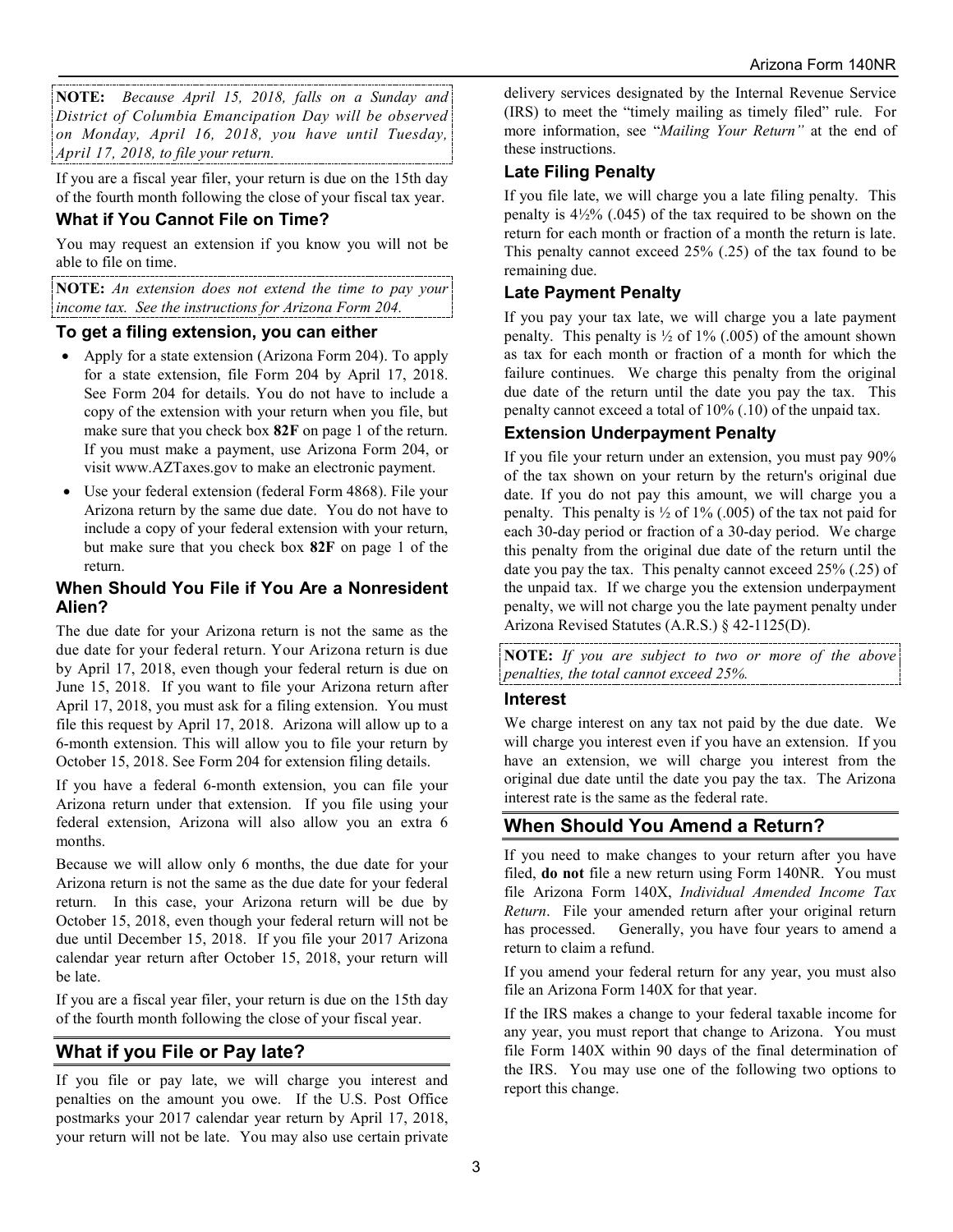#### **Option 1**

You may file a Form 140X for that year. If you choose this option, you must amend your Arizona return within 90 days of the final determination of the IRS. Include a complete copy of the federal notice with your Form 140X.

#### **Option 2**

You may file a copy of the final federal notice with the department within 90 days of the final determination of the IRS. If you choose this option, you must include a statement in which you must:

- 1. Request that the department recompute your tax.
- 2. Indicate if you agree or disagree with the federal notice.

If you do not agree with the federal notice, you must also include any documents that show why you do not agree. If you choose option 2, mail the federal notice and any other documents to:

Individual Income Audit Arizona Department of Revenue PO Box 29084 Phoenix, AZ 85038-9084

## **Do You Need to Make Arizona Estimated Payments in 2018?**

You must make Arizona estimated income tax payments

| during $2018$ if:  |                  |                  |  |  |  |
|--------------------|------------------|------------------|--|--|--|
|                    | <b>AND</b>       | <b>AND</b>       |  |  |  |
| Your filing status | Your Arizona     | Your Arizona     |  |  |  |
| is:                | gross income for | gross income for |  |  |  |
|                    | 2017 was greater | 2018 is greater  |  |  |  |
|                    | than:            | than:            |  |  |  |
| Married Filing     |                  |                  |  |  |  |
| Joint              | \$150,000        | \$150,000        |  |  |  |
| Single             | \$75,000         | \$75,000         |  |  |  |
| Head of            |                  |                  |  |  |  |
| Household          | \$75,000         | \$75,000         |  |  |  |
| Married Filing     |                  |                  |  |  |  |
| Separate           | \$75,000         | \$75,000         |  |  |  |

If you met the income threshold for 2017, you must make estimated payments during 2018 unless you are sure you will not meet the threshold for 2018. As a nonresident, your Arizona gross income is that part of your federal adjusted gross income derived from Arizona sources. Your Arizona gross income is on line 26 of the 2017 Arizona Form 140NR.

See the worksheet for Arizona Form 140ES to figure how much your payments should be. For more information about making estimated payments, see the department's publication, Pub. 012, *Arizona Individual Estimated Income Tax Payments.*

## **What if You Make Your Estimated Payments Late?**

We will charge you a penalty if you are late or if you fail to make any required payments. See Arizona Form 221.

## **Can You Make Estimated Payments Even if You Do Not Have to?**

If you do not have to make Arizona estimated income tax payments, you may still choose to make them. For details, see Arizona Form 140ES.

## **Line-by-Line Instructions**

#### **Tips for Preparing Your Return**

- Make sure that you enter your Social Security Number (SSN) on your return.
- Complete your return using black ink.
- You must round dollar amounts to the nearest whole dollar. If 50 cents or more, round up to the next dollar. If less than 50 cents, round down. Do not enter cents.
- When asked to provide your own schedule, include a separate sheet with your name and SSN at the top. Include these schedules behind your return and behind your Schedules A, if itemizing.
- You must complete your federal return before you can start your Arizona return.
- Make sure you include your daytime telephone number.
- If filing a fiscal year return, fill in the period covered in the space provided at the top of the form.

## **Entering Your Name, Address, and SSN**

## **Lines 1, 2, and 3 -**

**NOTE:** *Make sure that you write your SSN on the appropriate line and your SSN is correct. If you are filing a joint return, also make sure you enter your SSNs in the same order every year.*

Enter your name, address, and SSN in the space provided. If you are filing a joint return, enter your SSNs in the same order as your names. *If your name appears first on the return, make sure your SSN is the first number listed*.

If you are married filing separately, enter your name and SSN on the first line 1. Then enter your spouse's name and SSN on the second line 1.

If you are a nonresident of the United States or a resident alien who does not have an SSN, use the individual taxpayer identification number (ITIN) the IRS issued to you.

Make sure that you enter your SSN on your return. Make sure that all SSNs are clear and correct. You may be subject to a penalty if you fail to include your SSN. It will take longer to process your return if SSNs are missing, incorrect, or unclear.

Use your current home address. The department will mail your refund to, or correspond with, you at that address.

For a deceased taxpayer, see page 2 of these instructions.

## **Foreign Addresses**

If you have a foreign address, enter the information in the following order: city, province or state, and country. Follow the country's practice for entering the postal code. Do not abbreviate the country name.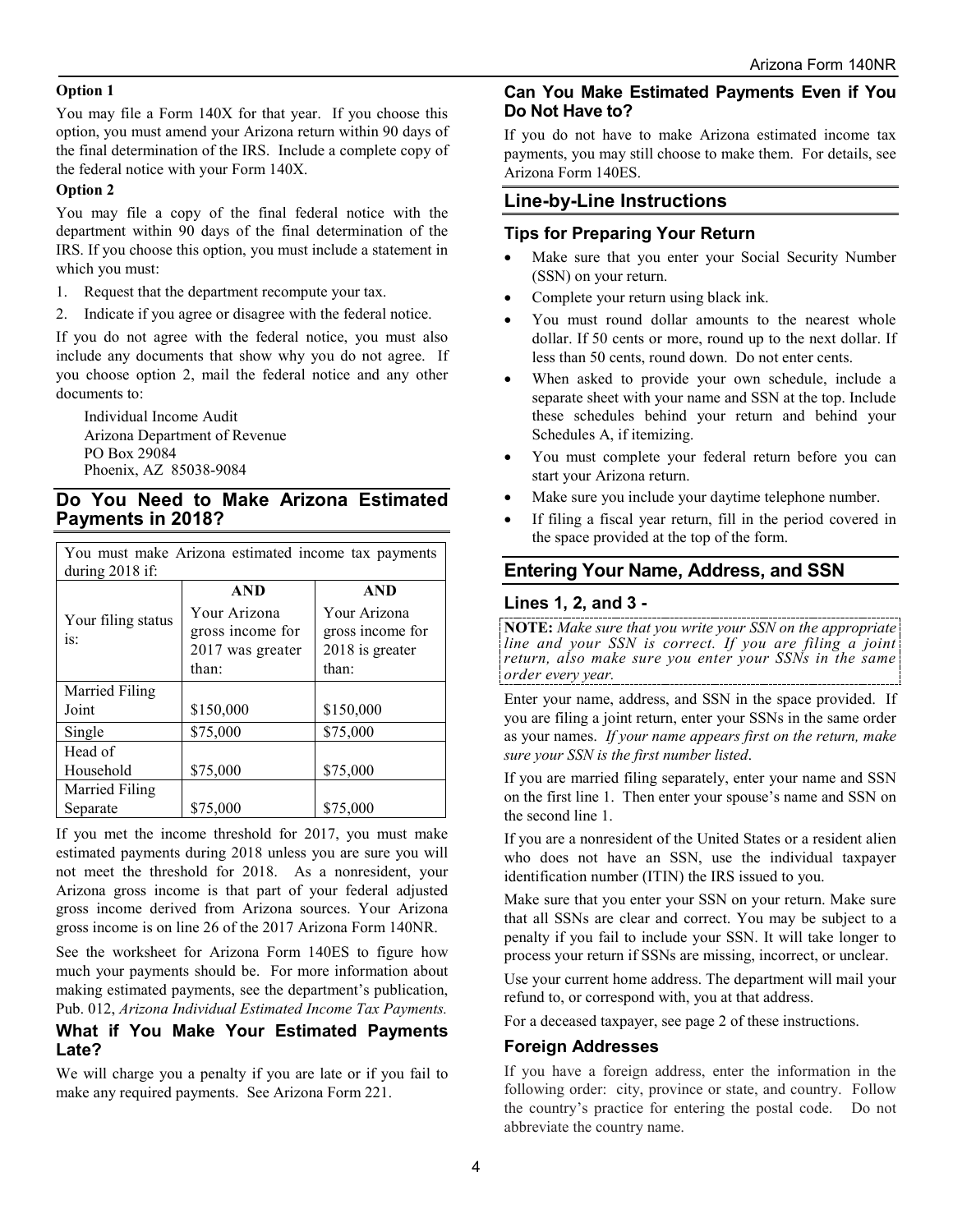## **Last Names Used in Last 4 Prior Years**

If the last name that you or your spouse are using on this return is not the same as the last name you or your spouse used on returns filed for the last 4 years, enter any other last name(s) that you or your spouse used when filing your return during the last 4 years.

## **Identification Numbers for Paid Preparers**

If you pay someone else to prepare your return, that person must also include an identification number where requested. A paid preparer may use any of the following:

- his or her PTIN,
- his or her SSN, or
- the EIN for the business.

A paid preparer who fails to include the proper identification number may be subject to a penalty.

## **Determining Your Filing Status**

The filing status that you use on your Arizona return may be different from that used on your federal return.

Use this section to determine your filing status. Check the correct box (4 through 7) on the front of Form 140NR.

If you qualify as married for federal purposes, you qualify as married for Arizona purposes and must file using the status of either married filing joint or married filing separate.

If you are single you must file as single or if qualified you may file as head of household (see the instructions for box 5).

## **Box 4 - Married Filing Joint Return**

If you are married and filing a joint return, check box 4.

You may file a joint return if you were married as of December 31, 2017. It does not matter whether or not you were living with your spouse. You may file a joint return, even if you and your spouse filed separate federal returns.

You may file a joint return if your spouse died during 2017 and you did not remarry in 2017. See page 2 of these instructions for details.

If you are married to an Arizona full year resident, you may file a joint return with your Arizona resident spouse. If filing a joint return with your Arizona resident spouse, you must use Form 140NR.

**NOTE:** *For help on filing a joint return with your full-year resident spouse, see the department's ruling, ITR 14-1,* Filing a Joint Tax Return When a Resident Spouse is Married to a Part-Year Resident or Nonresident.

#### **Box 4a - Injured Spouse Protection of Joint Overpayment**

Beginning 2017, check box 4a *only* if you and your spouse are filing a joint return and you or your spouse qualify as an injured spouse and are requesting protection from application of any joint overpayment against the other spouse's delinquencies or debts.

**NOTE:** *You cannot use Form 203 to request protection from offset for past-due federal taxes. You must contact the IRS*.

You **must** complete Arizona Form 203, *Request for Injured Spouse Protection from Application of Joint Overpayment Against Spouse's Delinquencies and Debts,* and include that form with your tax return, when filed. Place the completed form on top of your income tax return. For more information, see the instructions for Form 203.

## **Box 5 - Head of Household Return**

If you are filing as a head of household, check box 5 and enter the name of the qualifying child or dependent in the space provided. You may file as head of household on your Arizona return, only if one of the following applies:

- You qualify to file as head of household on your federal return.
- You qualify to file as a qualifying widow or widower on your federal return.

## **Box 6 - Married Filing Separate Return**

If you are filing a separate return, check box 6 and enter your spouse's name and SSN on the second line 1.

If you were married as of December 31, 2017, you may choose to file a separate return. You may file a separate return, even if you and your spouse filed a joint federal return.

Arizona is a community property state. If you file a separate return, you must figure how much income to report using community property laws. If one spouse is a resident and the other spouse is not, special rules apply when filing a separate return. For more information on how to report income in this case, see the department's ruling, ITR 93-20, *Income Reporting Requirements of Resident and Nonresident Spouses Who File Separate Arizona Individual Income Tax Return*s.

**NOTE:** *In some cases, you may treat community income as separate income. For more information on when you may treat community income as separate income, see the department's ruling, 93-22,* When Community Income May Be Treated as Separate Income.

#### **Box 7 - Single Return**

If you are filing as single, check box 7.

Use this filing status if you were single on December 31, 2017. You are single if any of the following apply to you:

- You have never been married.
- You are legally separated under a decree of divorce or of separate maintenance.
- You were widowed before January 1, 2017, and you did not remarry in 2017, and you do not qualify to file as a qualifying widow or widower with dependent children on your federal return.

**NOTE:** *If you got divorced during the year, see the department's ruling, ITR 14-2,* Reporting Income, Deductions, Exemptions, and Withholding for Divorced Individuals for the Year of Divorce*; and publication, Pub. 200,* Income Tax Issues Affecting Married and Divorced Taxpayers.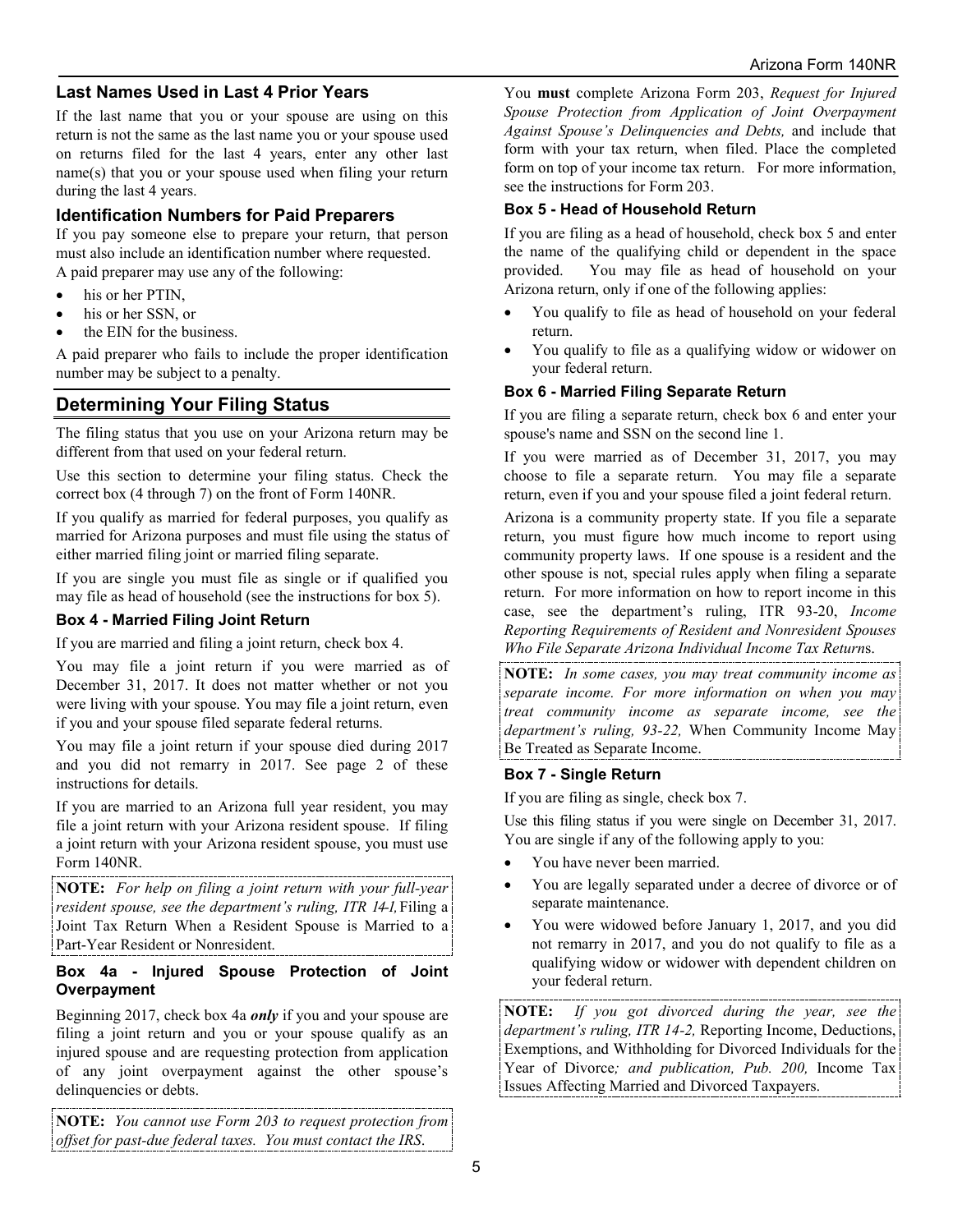## **Exemptions**

Enter the number of exemptions you are claiming in boxes 8, 9, and 10. **Do not put a check mark**. You may lose the exemption if you put a checkmark in these boxes. You may lose the dependent exemption if you do not complete the Dependent section on page 1.

## **Box 8 - Age 65 or Over**

**NOTE:** *If a taxpayer's 65th birthday was January 1, 2018 (born 1/1/53), that person would be considered to be age 65 at the end of 2017 for federal income tax purposes and likewise for Arizona income tax purposes.*

- If you are single or filing as head of household, enter "1" in box 8 if you were 65 or older in 2017 and not claimed as a dependent by another taxpayer.
- If you are married filing a joint return, enter "1" in box 8 if you were 65 or older and not claimed as a dependent by another taxpayer or your spouse was 65 or older in 2017 and not claimed as a dependent by another taxpayer. Enter "2" in box 8 if both you and your spouse were 65 or older in 2017 and neither of you are claimed as a dependent by another taxpayer.
- If you are married and filing a separate return, enter "1" in box 8 if you were 65 or older and not claimed by another taxpayer. You cannot take an exemption for your spouse. Your spouse, if 65 or older and not claimed by another taxpayer, may take this exemption on his/her own separate return.

#### **Box 9 - Blind**

If you or your spouse were partially blind as of December 31, 2017, you must get a statement certified by your eye doctor or registered optometrist that:

- You cannot see better than 20/200 in your better eye with glasses or contact lenses.
- Your field of vision is 20 degrees or less.

If your eye condition is not likely to improve beyond the conditions listed above, you can get a statement certified by your eye doctor or registered optometrist to that effect instead. You must keep the statement for your records.

- If you are single or filing as head of household, enter "1" in box 9 if you are totally or partially blind.
- If you are married filing a joint return, enter "1" in box 9 if you **or** your spouse is totally or partially blind. Enter "2" in box 9 if both you **and** your spouse are totally or partially blind.
- If you are married and filing a separate return, you may take an exemption for yourself if you are totally or partially blind. You may only claim an exemption for your spouse if (1) your spouse is totally or partially blind, (2) has no Arizona adjusted gross income for calendar year, and (3) is not the dependent of another taxpayer.

Enter "1" in box 9 if you are totally or partially blind **or** your spouse is totally or partially blind **and** your spouse meets the above criteria. Enter "2" in box 9 if you are

totally or partially blind and your spouse is totally or partially blind and your spouse meets the above criteria.

## **Box 10 - Dependents**

You must complete the Dependent section on page 1 (and page 3, if more space is needed) of your return before you can total your dependent exemptions.

You may claim only the following as a dependent.

• A person that qualifies as your dependent on your federal return.

**NOTE:** *If you do not claim a dependent exemption for a student on your federal return in order to allow the student to claim a federal education credit on the student's federal return, you may still claim the exemption on your Arizona return. For more information, see the department's ruling ITR 05-02,* Will Arizona Allow a Dependent Exemption When a Taxpayer Does Not Claim Federal Exemption in Order to Claim the Education Credit?

- A person who is age 65 or over (related to you or not) that does not qualify as your dependent on your federal return, but one of the following applies:
	- 1. In 2017, you paid more than one-fourth of the cost of keeping this person in an Arizona nursing care institution, an Arizona residential care institution, or an Arizona assisted living facility. Your cost must be more than \$800.
	- 2. In 2017, you paid more than \$800 for either Arizona home health care or other medical costs for the person.
- A stillborn child if the following apply:
	- 1. The stillbirth occurred in Arizona during 2017.
	- 2. You received a certificate of birth resulting in stillbirth from the Arizona Department of Health **Services**
	- 3. The child would have otherwise been a member of your household.

## **Dependents**

## **Completing the Dependent Section**

If you need additional lines to list all of your dependents, **complete page 3**, Dependent Information – Continuation Sheet, and include this page with your return. **Be sure to check the box indicating you are completing page 3.**

Do **not** include page 3 with your return if you do not use it.

#### **Dependent information: children and other dependents**

Enter the following in columns (a) through (f):

- a) The dependent's name. If you are claiming an exemption for a stillborn child and the child was not named, enter "stillborn child" in place of a name.
- b) The dependent's SSN. If you are claiming an exemption for a stillborn child, enter the certificate number from the certificate of birth resulting in stillbirth.
- c) The dependent's relationship to you.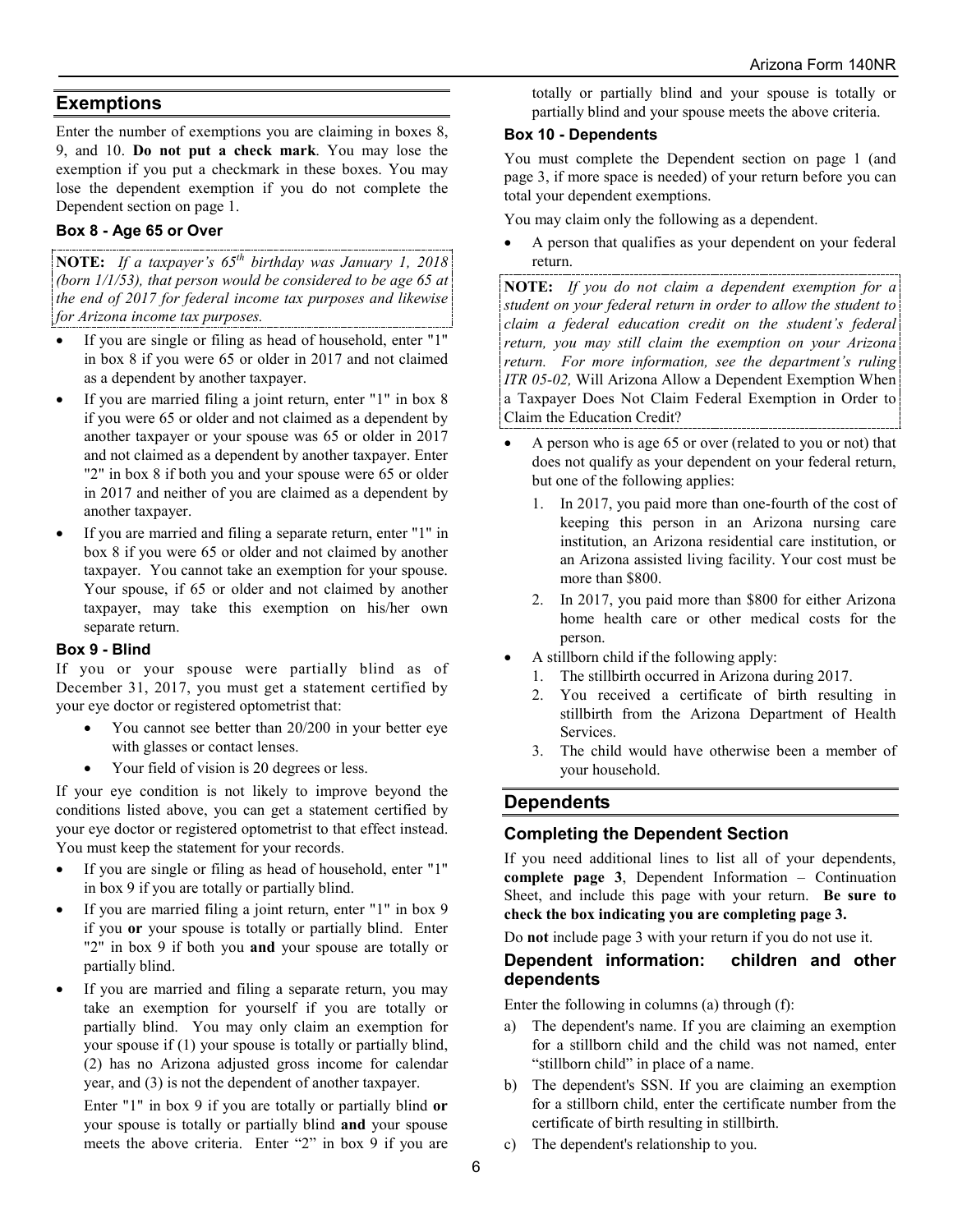d) The number of months the dependent lived in your home during 2017. If you are claiming an exemption for a stillborn child, enter the date of birth resulting in the stillbirth.

**Temporary absences:** Your child or dependent is considered to have lived with you during periods of time when temporarily absent due to special circumstances such as: illness; education; business; or vacation. Your child is also considered to have lived with you during any required hospital stay following birth, as long as the child would have lived with you during that time but for the hospitalization.

- e) Check this box if this person did not qualify as a dependent on your federal return.
- f) Check the box if you did not claim this person (student) as a dependent on your federal return in order to allow that student to claim a federal education credit on the student's federal return.

You may lose the exemption if you do not furnish this information. Enter the total **number** of dependents listed on line 10 (Box).

## **Reporting Your Residency Status**

Check the appropriate box (11 through 13). Check only one box.

#### **Box 11 - Nonresident**

Check box 11, if you were not an Arizona resident during 2017, and were not on active military duty in Arizona.

#### **Box 12 - Nonresident Active Military**

Check box 12, if you were a nonresident on active duty military assignment in Arizona during 2017.

#### **Box 13 - Composite Return**

Check box 13, if this is a composite return to be filed by one of the following:

- 1. A partnership filing on behalf of its nonresident partners.
- 2. An S corporation filing on behalf of its nonresident shareholders.

For a list of qualifications and additional information on filing an Arizona nonresident composite income tax return, see the department's ruling, ITR 16-2, *Composite Individual Income Tax Returns.*

#### **Determining Arizona Income**

#### **Line 14 - Spouse of Active Duty Military Member**

Check the box on line 14 if married and you are the spouse of an active duty military member and you qualify for relief under the Military Spouses Residency Relief Act. For information about who qualifies for relief, see the department's publication, Pub. 705, *Spouses of Active Duty Military Members*.

**Use lines 15 through 27** to determine what portion of your total income is taxable by Arizona.

**NOTE:** *If you are unable to determine the proper line to use, please call one of the numbers listed on page 1.*

## **FEDERAL Column**

Enter the actual amounts shown on your 2017 federal income tax return in the FEDERAL column. Complete lines 15 through 25. Line 25 should equal the federal adjusted gross income shown on your 2017 federal Form 1040, Form 1040A, Form 1040EZ, or Form 1040NR.

#### **ARIZONA Column**

Enter that portion of your federal income received from Arizona sources in the ARIZONA column. Such income includes wages earned in Arizona, Arizona rental and business income, and gains on the sale of Arizona property.

**NOTE:** *If you are filing a joint return with your full year resident spouse, you must enter your Arizona source income in the ARIZONA column and your spouse must enter all income from all sources in the ARIZONA column. For details, see the department's ruling, ITR 14-1,* Filing a Joint Tax Return When a Resident Spouse is Married to a Part-Year Resident or Nonresident

The Tax Reform Act of 1986 limits the amount of losses that you may deduct from passive activities. A passive activity is one that involves the conduct of any trade or business in which the taxpayer does not materially participate.

As a nonresident, your Arizona gross income may include some of these losses. You may consider only those passive losses that arose from Arizona sources. Your 2017 Arizona gross income can include only Arizona source losses you used on your 2017 federal return.

#### **Lines 15 through 24 – Arizona column**

The following line-by-line instructions apply to the ARIZONA column.

#### **Line 15 - Wages, Salaries, Tips, etc.**

Enter all amounts received for services performed in Arizona.

Income earned by a qualifying out-of-state employee, from performing qualified disaster recovery work during a disaster period, is exempt from Arizona income tax. Exclude this income from line 15 in the Arizona column.

For the purpose of this exemption, a qualifying out-of-state employee is an Arizona nonresident individual who is temporarily in Arizona to solely perform qualified disaster recovery work during a disaster period. For more information, see the department's publication, Pub. 720.

**NOTE: Active Duty Military Members** *- Do not include active duty military pay unless the active duty military member is an Arizona resident filing a joint return with his or her Arizona nonresident spouse on Form 140NR. If you are an Arizona resident active duty military member including military pay on line 15 in the "ARIZONA" column, also include that amount in the amount entered as an "Other Subtraction From Income" on Form 140NR, page 2, line 45.*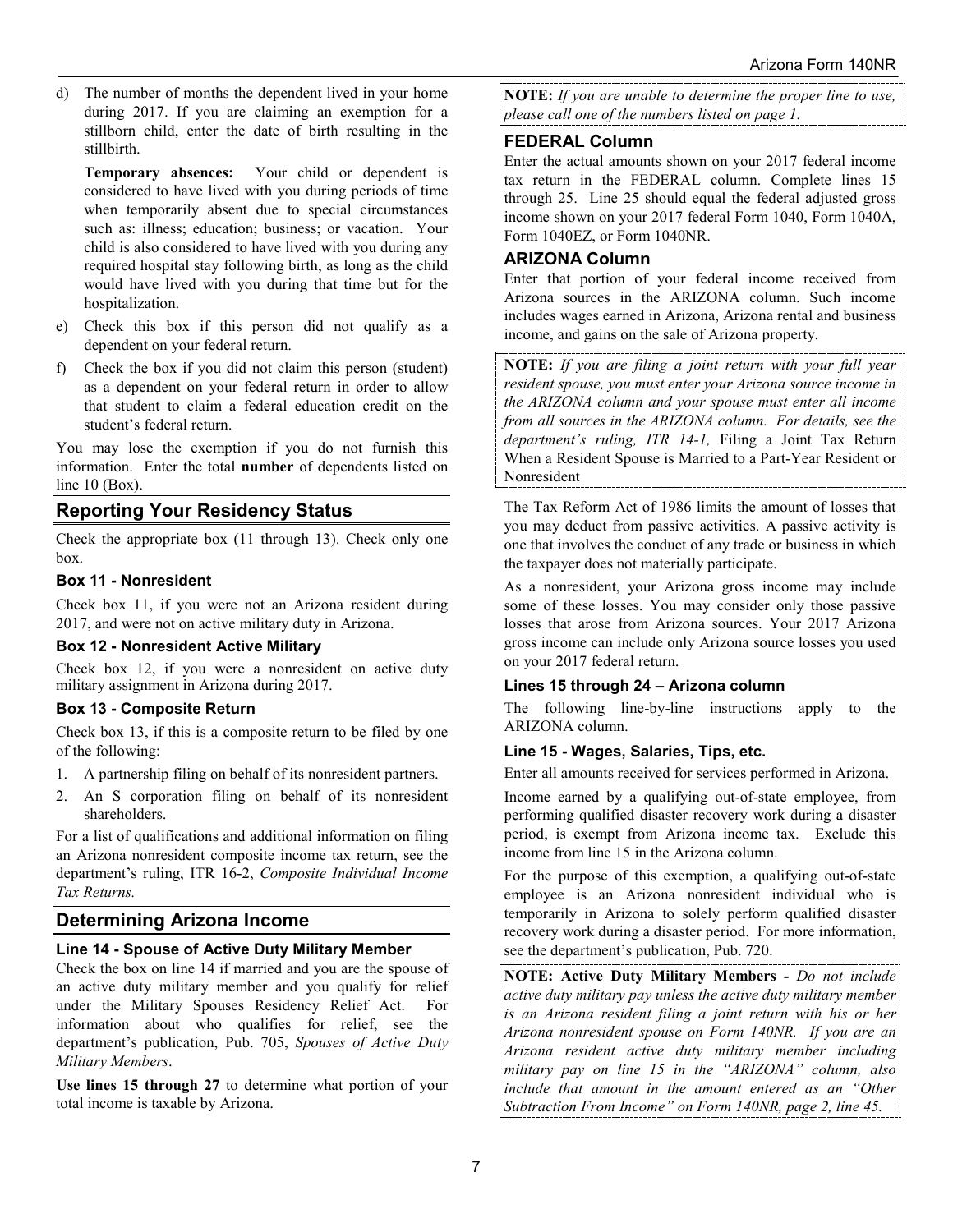**NOTE: Spouses of Active Duty Military Members** *If you are the spouse of an active duty military and you qualify for relief under the Military Spouses Residency Relief Act, do not enter any wages, salaries or tips you earned during the taxable year for services performed in Arizona.*

#### **Line 16 - Interest**

If you have an Arizona business, enter only interest (including U.S. Government interest) you earned on accounts pledged as collateral. Also, enter your distributive share of interest from a partnership doing business in Arizona or an S corporation doing business in Arizona. Do **not** include any other interest income, even if it was earned in Arizona banks.

#### **Line 17 - Dividends**

If you have an Arizona business, enter only those dividends earned on stocks pledged as collateral, including dividends from small business corporations. Also, enter your distributive share of dividend income from a partnership doing business in Arizona or an S corporation doing business in Arizona. Do **not** include any other dividend income.

#### **Line 18 - Arizona Income Tax Refunds**

Enter the amount of Arizona income tax refunds received in 2017 that you included in your federal adjusted gross income.

## **Line 19 - Business Income or (Loss)**

Enter income or (loss) from Arizona businesses.

Income earned by a nonresident, who is a sole owner of a qualifying out-of-state business, from performing qualified disaster recovery work during a disaster period, is exempt from Arizona income tax. Exclude this income from line 19 in the Arizona column.

For the purpose of this exemption, a qualifying out-of-state business is a business that is temporarily in Arizona to solely perform qualified disaster recovery work during a disaster period. For more information, see the department's publication, Pub. 720, *Disaster Recovery Tax Relief*.

#### **Line 20 - Gains or (Losses)**

*Enter gains or (losses) on sales of Arizona sourced property.*  Enter the total Arizona sourced net capital gain or (loss) used to determine the amount reported on the *Capital Gain or (Loss)* line on page 1 of your federal return. This amount should be reported in your federal adjusted gross income.

**NOTE:** *If you reported the maximum allowable net capital (loss) for the current taxable year on your federal return, enter the total amount of Arizona sourced loss used to compute the net capital loss claimed on your federal return.*

*For example:* A single taxpayer has a \$3,000 capital gain from property in State XYZ and a (\$7,000) capital (loss) from property in Arizona resulting in a (\$4,000) net federal capital loss.  $[$3,000 \text{ gain} - ($7,000 \text{ loss}) = ($4,000 \text{ net loss})]$ 

Because taxpayer is limited to claiming a loss in the amount of (\$3,000) on the federal tax return, the taxpayer must carryforward the remaining amount of the loss (\$1,000), for federal purposes.  $[(\$4,000 \text{ actual loss}) - \$3,000 \text{ limit} =$ (\$1,000 loss carryforward)]

- For the current tax year: the Arizona nonresident taxpayer would enter the loss actually used, (\$6,000), on line 20 of the Arizona column.  $[(\$7,000) - \$1,000]$ carryforward) =  $(\$6,000$ ].
- In the year the carryforward amount is used for federal purposes, assuming taxpayer has no other gains or (losses), the taxpayer would enter the remaining Arizona sourced capital loss (\$1,000) on line 20, of the Arizona column.

## **Line 21 - Rents, etc.**

Enter the following income on line 21.

- Rent or royalty income earned on Arizona properties.
- Income from Form 141AZ Schedule K-1(NR), line 2, from estates or trusts.
- Income or (loss) from Schedule(s) K-1(NR) from Arizona partnerships (Arizona Form 165), or small business corporations (Arizona Form 120S).

#### **Line 22 - Other Income Reported on Your Federal Return**

Enter other income from sources within Arizona. Do not include pension income or social security taxed by the federal government.

#### **Line 23 - Total Income**

Add lines 15 through 22 and enter the total.

#### **Line 24 - Other Federal Adjustments**

Include on line 24 any other federal adjustments included in your federal adjusted gross income that are attributable to the Arizona source income reported on your 2017 Arizona nonresident return.

#### **Line 25 - Federal Adjusted Gross Income**

Subtract line 24 from line 23 in the **FEDERAL** column.

#### **Line 26 - Arizona Gross Income**

Subtract line 24 from line 23 in the **ARIZONA** column.

#### **Line 27 - Arizona Income Ratio**

Divide line 26 by line 25 and enter the result on line 27. You must round your answer to **three** decimal places.

**Do not enter more than 1.000.** Do not include the percent sign (%) with the amount entered on line 27.

This is your Arizona income ratio of your total income.

| <b>Examples:</b><br>(continued on next page) |                                                            |                                                |  |  |  |
|----------------------------------------------|------------------------------------------------------------|------------------------------------------------|--|--|--|
| Arizona<br>Gross Income<br>from line 26      | Federal<br><b>Adjusted Gross</b><br>Income from<br>line 25 | Arizona income ratio                           |  |  |  |
| \$17,516                                     | \$32,000                                                   | $17,516/32,000 = .547375$<br>enter on line 27: |  |  |  |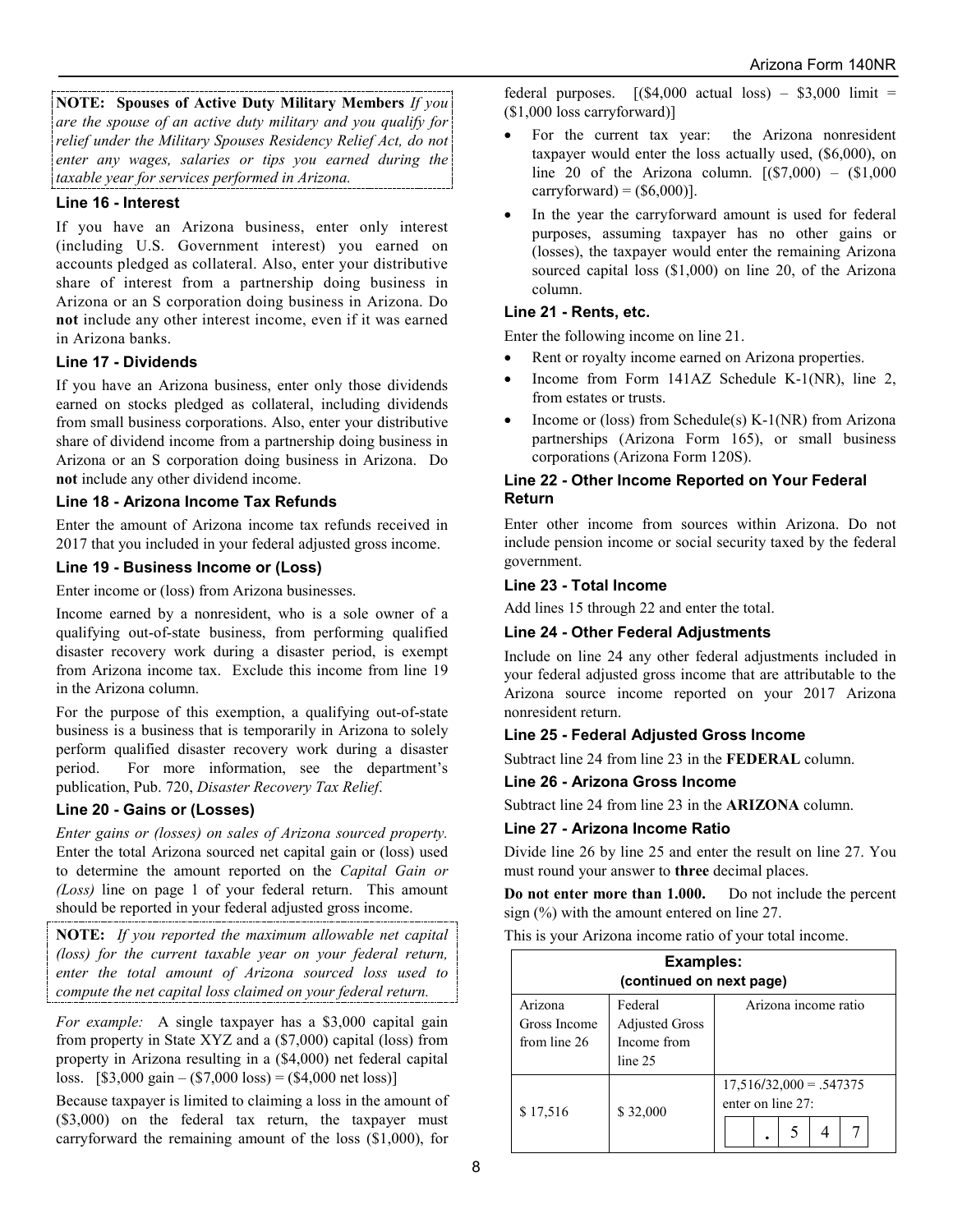| \$25,650 | \$92,100 | $25,650/92,100 = .278501$<br>enter on line 27: |  |  |
|----------|----------|------------------------------------------------|--|--|
|          |          | ٠                                              |  |  |
| \$10,000 | 9,000    | $10,000/9,000 = 1.11111$<br>enter on line 27:  |  |  |
|          |          |                                                |  |  |

- If Arizona gross income and federal adjusted gross income are both positive and Arizona's gross income is greater than the federal adjusted gross income, enter 1.000 on line 27.
- If Arizona gross income is positive (greater than zero), and federal adjusted gross income is equal to or less than zero (negative), enter 1.000 on line 27.
- If Arizona gross income is equal to or less than zero (negative), and federal adjusted gross income is positive, enter 0.000 on line 27.
- If Arizona gross income and federal adjusted gross income are both zero, enter 1.000 on line 27.
- If Arizona gross income is zero, and federal adjusted gross income is negative, enter 0.000 on line 27.
- If Arizona gross income and federal adjusted gross income are both negative, divide the Arizona amount by the federal amount and enter the result on line 27. The result cannot be more than 1.000.

## **Additions to Income**

#### **Line 28 - Total Depreciation Included in Arizona Gross Income**

Enter the amount of depreciation deducted on the federal return that is included in Arizona gross income. If you make an entry here, you should also take a subtraction on line 38 for allowable depreciation attributable to assets used in your Arizona business. See the instructions for line 38.

#### **Line 29 - Partnership Income Adjustment (Positive)**

Depending on your situation, you may either add (line 29) or subtract (line 39) this amount.

Use this adjustment if line 17, column (c) of your Arizona Form 165 Schedule K-1(NR), shows a difference between federal and state distributable income.

If the difference reported on line 17, column (c) of your Arizona Form 165 Schedule K-1(NR) is a positive number, enter that portion of the difference that is allocable to partnership income taxable by Arizona as an addition on line 29.

**NOTE:** *If the difference reported on line 17, column (c) of your Arizona Form 165 Schedule K-1(NR), is a negative number, enter that portion of the difference that is allocable to partnership income taxable by Arizona as a subtraction on line 39.*

#### **Line 30 - Other Additions to Income**

Use line 30 if any of the special circumstances below apply. Include your own schedule with your return, explaining any amounts entered on line 30.

## **A. Fiduciary Adjustment**

A fiduciary uses Form 141AZ Schedule K-1(NR), to report to you your share of the fiduciary adjustment from the trust or estate. Line 5 of Form 141AZ Schedule K-1(NR), shows your share of the fiduciary adjustment from the estate or trust.

Depending on your situation, you may either add (line 30) or subtract (line 45) this amount.

If the amount reported on line 5 of your Arizona Form 141AZ, Schedule K-1(NR), is a positive number, include that amount as an addition on line 30.

**NOTE:** *If the amount reported on line 5 of your Arizona Form 141AZ Schedule K-1(NR), is a negative number, include that amount as a subtraction from income on line 45.*

## **B. Items Previously Deducted for Arizona Purposes**

Arizona statutes prohibit a taxpayer from deducting items more than once. If your Arizona taxable income includes items previously deducted for Arizona purposes, you must add back such amounts to your Arizona gross income.

#### **C. Claim of Right Adjustment for Amounts Repaid in 2017**

You must make an entry here if **all** of the following apply:

- 1. During 2017, you were required to repay amounts held under a claim of right.
- 2. The amount required to be repaid was subject to Arizona income tax in the year included in income.
- 3. The amount required to be repaid during 2017 was more than \$3,000.
- 4. You took a deduction for the amount repaid on your 2017 federal income tax return.
- 5. The deduction taken on your federal income tax return is reflected in your Arizona taxable income.

If the above apply, include the amount deducted on your federal income tax return which is reflected in your Arizona taxable income.

For more information on the Arizona claim of right provisions, see the department's procedure, ITP 16-1, *Procedure for Individuals Who Restore Substantial Amounts Held Under a Claim of Right*.

#### **D. Claim of Right Adjustment for Amounts Repaid in Prior Taxable Years**

You must make an entry here if **all** of the following apply:

- 1. During a year prior to 2017, you were required to repay income held under a claim of right.
- 2. You computed your tax for that prior year under Arizona's claim of right provisions.
- 3. A net operating loss or capital loss was established due to the repayment made in the prior year.
- 4. You are entitled to take that net operating loss or capital loss carryover into account when computing your 2017 Arizona taxable income.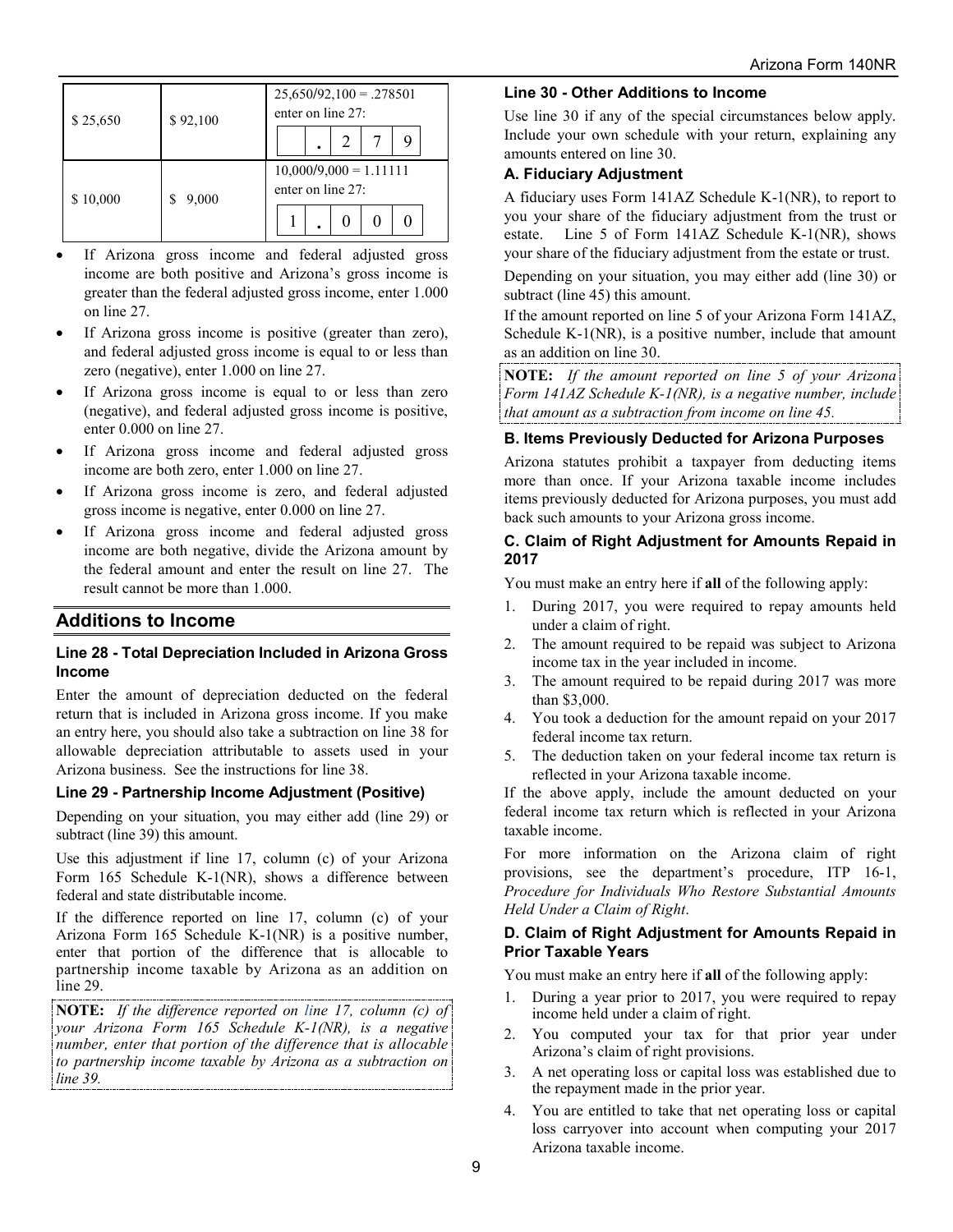5. The amount of the loss carryover included in your Arizona gross income is more than the amount allowed to be taken into account for Arizona purposes.

Include the amount by which the loss carryover included in your Arizona gross income is more than the amount allowed for the taxable year under Arizona law.

#### **E. Addition to S Corporation Income Due to Credits Claimed**

Shareholders of an S corporation who claim a credit passed through from an S corporation must make an addition to income for the amount of expenses disallowed by reason of claiming the credit.

An S corporation that passes the following credits through to its shareholders must notify each shareholder of his or her pro rata share of the adjustment. You must include an amount on this line when claiming any of the following credits:

- Environmental Technology Facility Credit (Form 305)
- Agricultural Water Conservation System Credit (Form 312)
- Pollution Control Credit (Form 315)
- Credit for Solar Hot Water Heater Plumbing Stub Outs and Electric Vehicle Recharge Outlets (Form 319)
- Credit for Employment of TANF Recipients (Form 320)
- Agricultural Pollution Control Equipment Credit (Form 325)

#### **F. Solar Hot Water Heater Plumbing Stub Outs and Electric Vehicle Recharge Outlet Expenses**

If you claim a credit for installing solar hot water heater plumbing stub outs or electric vehicle recharge outlets in a dwelling you constructed (Form 319), you cannot deduct any expenses for which you claim the credit. If you claim this credit, include the amount of such expenses that you deducted on your federal return.

## **G. Wage Expense for Employers of TANF Recipients**

If you claim a credit for employing TANF recipients (Form 320), you cannot deduct any wage expense for which you claim the credit. If you claim this credit, include the amount of such expenses that you deducted on your federal return.

#### **H. Adjusted Basis in Property for Which You Have Claimed a Credit for Investment in Qualified Small Businesses**

If you claim a credit for an investment in a qualified small business on Form 338, you must adjust your basis in the investment by the amount of the credit claimed. You must report this difference in basis on the Arizona return that you file for the taxable year in which you sell or otherwise dispose of the investment. If you sold or otherwise disposed of the investment during the 2017 taxable year, include the amount by which the adjusted basis computed under the Internal Revenue Code (IRC) with respect to that property exceeds the adjusted basis of the property computed under A.R.S. § 43- 1074.02.

#### **I. Original Issue Discount (OID) on Reacquisition of Debt Instrument**

For federal purposes, when a taxpayer made the special election to defer discharge of indebtedness (DOI) income under IRC § 108(i) (for 2009 or 2010), the taxpayer was not allowed to take a deduction with respect to the portion of any OID that accrued with respect to that DOI income, during the income deferral period. In this case, the taxpayer had to deduct the aggregate amount of the OID deductions disallowed ratably over a 5-year period, beginning with the period in which the income was includible in federal adjusted gross income.

Arizona did not adopt the federal provisions requiring a taxpayer to defer the OID deduction in cases where the taxpayer federally deferred the DOI income. For Arizona purposes, you had to report the Arizona source DOI income from a debt reacquisition in the year in which you reacquired the debt, and you were allowed to subtract any OID related to that DOI income in the year the OID accrued. (See the instructions for line 45, "Other Subtractions From Income.") If your Arizona gross income includes a deduction for any accrued OID that you have already subtracted for Arizona purposes, you must make an addition to Arizona income for the amount of deferred OID deducted on your federal return that you included in your Arizona gross income.

Generally, this addition will apply to taxable years 2014 through 2018. On line 30, include the amount of any previously deferred OID that you deducted in computing your 2017 Arizona gross income, to the extent that the amount was previously subtracted from Arizona gross income.

#### **J. Sole Proprietorship Loss of an Arizona Nonprofit Medical Marijuana Dispensary Included in Federal Adjusted Gross Income**

If you are registered as an Arizona sole proprietorship with the Arizona Department of Health Services to operate in this state as a nonprofit medical marijuana dispensary, you are required to add the amount of the loss from the dispensary that is included in the computation of your federal adjusted gross income. Include the amount of the loss on line 30.

**NOTE:** *If the Arizona nonprofit medical marijuana dispensary is registered with the Arizona Department of Health Services as anything other than a sole proprietorship, this addition does not apply.*

#### **K. Arizona Long-Term Health Care Savings Account (AZLTHSA) Withdrawals**

You must add amounts withdrawn from your AZLTHSA if you withdrew money for purposes other than paying qualified long-term health care expenses. For more information, see A.R.S. § 43-1032.

#### **L. Other Adjustments**

Other special adjustments may be necessary. You may need to make an addition for depreciation or amortization. You may also need to make an addition if you claimed certain tax credits. Call one of the numbers listed on page 1 of these instructions if any of the following apply:

- You claimed the Environmental Technology Facility Credit. (Form 305)
- You claimed the Pollution Control Credit. (Form 315)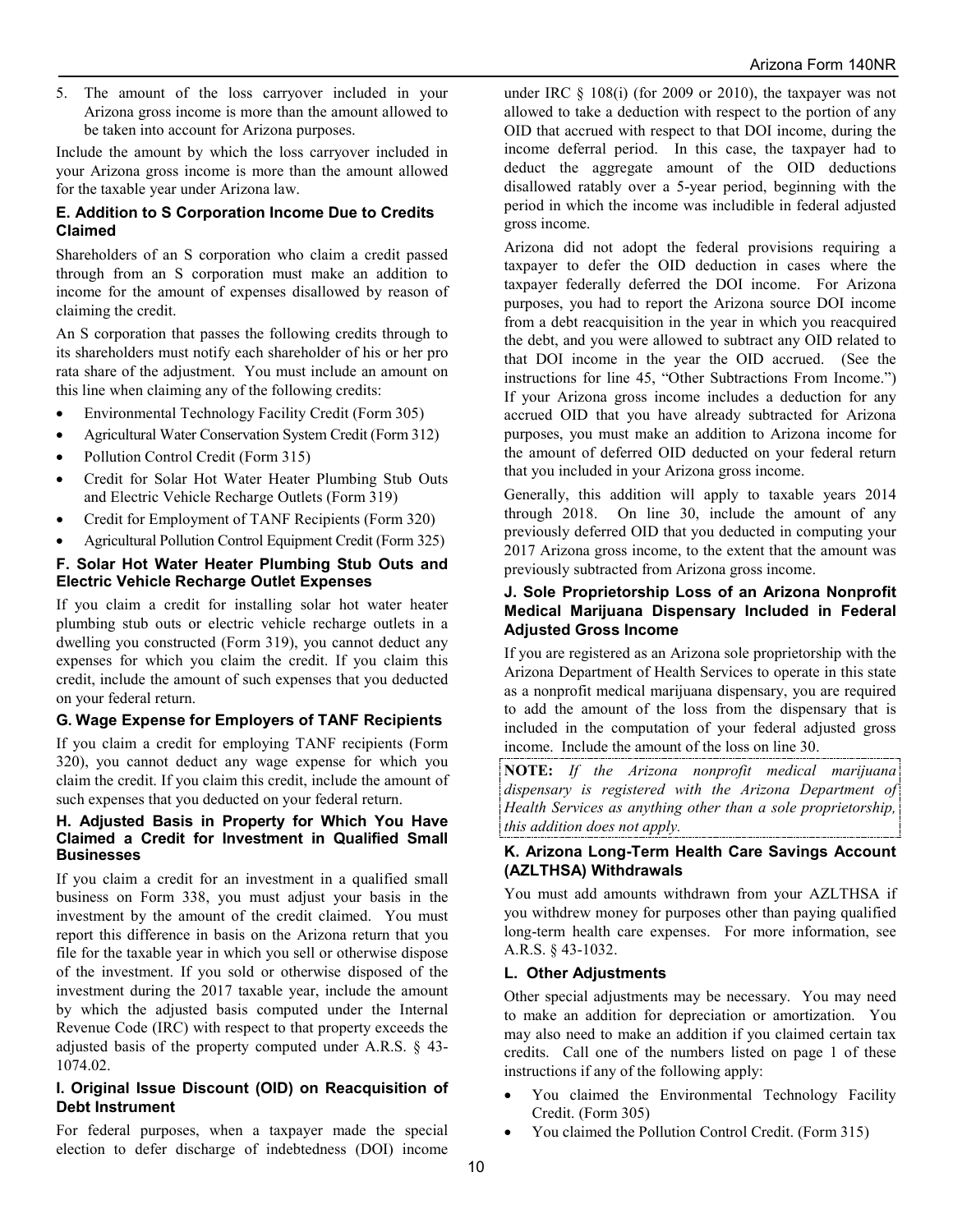- You claimed the Recycling Equipment Credit. (Form 307)
- You claimed the Agricultural Pollution Control Equipment Credit. (325)
- You elected to amortize cost of a childcare facility under Arizona law in effect before 1990, and you are still deducting amortization or depreciation for that facility on your federal income tax return.

#### **Line 31 - Subtotal**

Add lines 26, 28, 29 and 30 and enter the total on line 31.

#### **Subtractions From Income**

You may only subtract those items for which statutory authority exists. Without such authority, you cannot take a subtraction. If you have any questions concerning subtractions from income, call one of the numbers listed on page 1 of these instructions.

**NOTE:** *You may not subtract any amount which is allocable to income excluded from your Arizona income.*

#### **Lines 32 through 37 - Net Capital Gain or (loss)**

**NOTE:** *If you reported a net capital gain or (loss) on your federal tax return, you must enter the amount of the net gain or (loss) from Arizona sources on line 32. See the instructions for line 32. If you enter an amount on line 36, you must also complete lines 34 and 35. If you do not complete these lines, you cannot take the subtraction.*

As a nonresident, you may take the allowable subtraction for only those qualified net long-term capital gains that are from *Arizona sources*. You may subtract 25% (.25) of any net long-term capital gain included in your federal adjusted gross income that is derived from an investment in an asset acquired after December 31, 2011.

Use the worksheet on page 26 of these instructions, *Worksheet for Net Long-Term Capital Gain Subtraction for Assets Acquired after December 31, 2011,* to determine the allowable subtraction.

#### **Line 32** *-* **Total Arizona Sourced Net Capital Gain or (Loss)**

Enter the amount shown on line 20, of the Arizona column.

#### **Line 33** *-* **Total Arizona Sourced Net Short-Term Capital Gain or (Loss)**

Enter the total Arizona sourced net short-term capital gain reported on the *Capital Gain or (Loss)* line on page 1 of your federal return, in the ARIZONA Column. This amount should be reported in your federal adjusted gross income.

**NOTE:** *If you are not required to report dividend distributions and/or short-term capital gains from mutual funds on federal Form Schedule D, do not include the shortterm capital gain distributed by the mutual fund on line 33.*

#### **Line 34 - Total Net Long-Term Capital Gain or (Loss)**

If you did not complete the worksheet on page 24, subtract line 33 from line 32 and enter the difference.

If you completed the worksheet on page 24, enter the amount from the worksheet, line 14, column (b).

#### **Line 35 - Net Long-Term Capital Gain From Assets Acquired After December 31, 2011**

If you did not complete the worksheet on page 24 and you have no net long-term capital gains from assets acquired after December 31, 2011, enter zero, "0".

If you completed the worksheet on page 24, enter the amount from the worksheet, line 14, column (d).

Only include net long-term capital gains on this line if it can be verified that the asset was acquired after December 31, 2011. For purposes of this line, an asset acquired by gift or inheritance is considered acquired on the date it was acquired by the gift-giver or the deceased individual.

#### **Line 36 - Net Long-Term Capital Gain Subtraction from Income for Assets Acquired After December 31, 2011**

Multiply the amount on line 35 by 25% (.25) and enter the result.

#### **Line 37 - Net Capital Gain from Investment in a Qualified Small Business**

You may subtract the amount of any net capital gain included in federal adjusted gross income for the taxable year derived from investment in a qualified small business as determined by the Arizona Commerce Authority (ACA) pursuant to A.R.S. § 41-1518.

To qualify for this subtraction, your investment in the qualified small business must have been made *after* the ACA certified the company as a qualified small business and *before* the company's certification expiration date. An investment made prior to certification or after the expiration of certification does not qualify for this subtraction. See the ACA's website, *Small Business Incentives: Angel Investment*, for a list of certified businesses and their certification dates.

On line 37, enter the amount of the allowable subtraction.

**CAUTION:** *If the amount entered on line 37 includes a longterm capital gain from an investment made after December 31, 2011, you cannot include that portion of the net capital gain in your computation of the allowable subtraction for any net long-term capital gain from assets acquired after December 31, 2011 and included in federal adjusted gross income. For more information, see the instructions on page 25 for the amount to enter on line 13, column (d) on the net long-term capital gain worksheet.*

#### **Line 38 - Recalculated Arizona Depreciation**

As a nonresident, you may take the allowable subtraction that is **only** related to income sourced to Arizona.

**For assets placed in service in taxable years beginning before December 31, 2012,** enter the total amount of depreciation attributable to assets used in your Arizona business allowable pursuant to IRC  $\S$  167(a) for the taxable year calculated as if you had elected not to claim bonus depreciation for eligible properties for federal purposes.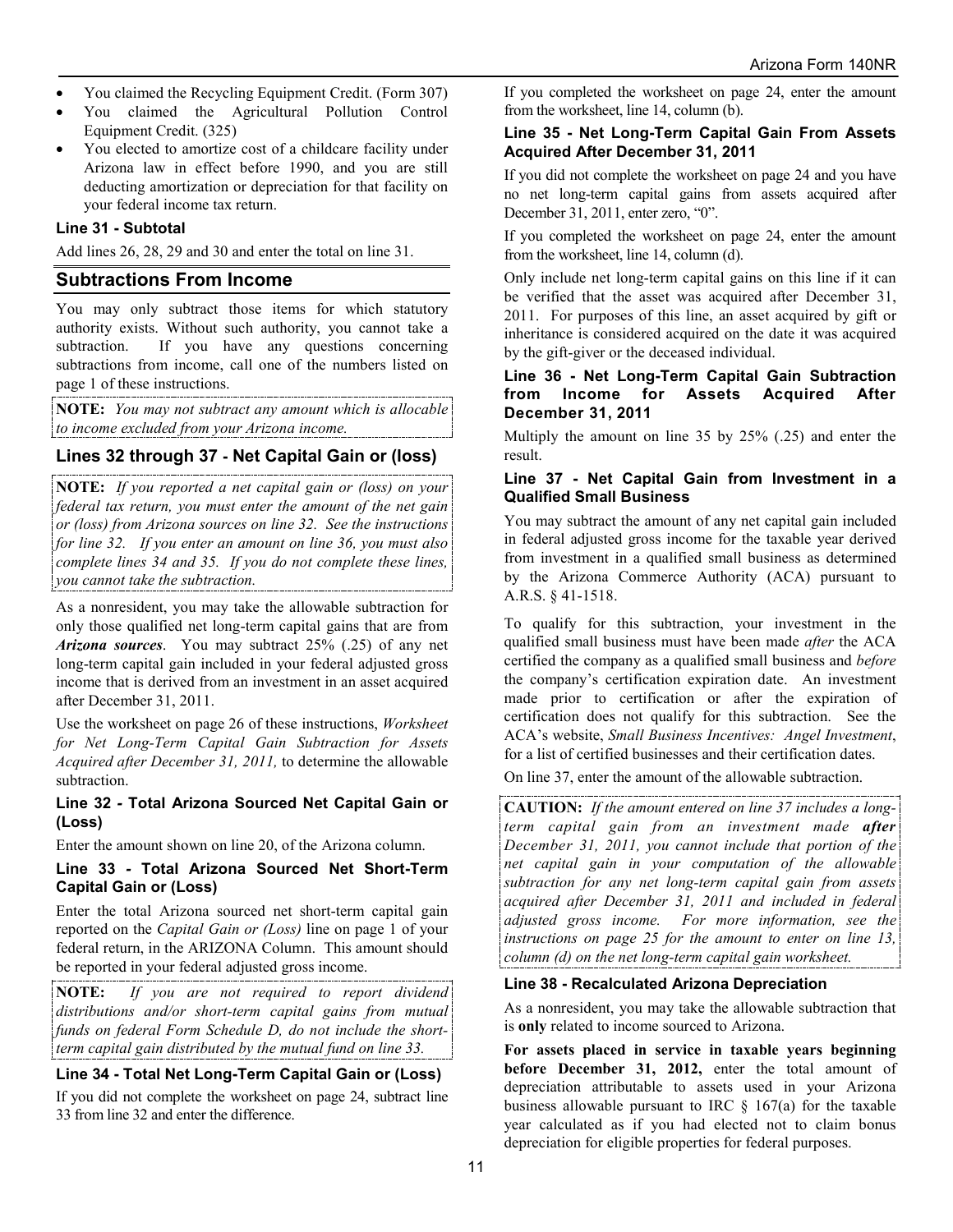**For assets placed in service during taxable years beginning from and after December 31, 2012 through December 31, 2013,** the amount of the subtraction depends on the method used to compute the depreciation for these assets.

**NOTE:** *For more information and examples of how to calculate Arizona bonus depreciation, see the department's procedure, ITP 16-2,* Procedure for Individuals who Claim Federal and/or Arizona Bonus Depreciation*.*

**For assets placed in service in taxable years beginning from and after December 31, 2013 through December 31, 2015,**  enter the total amount of depreciation attributable to assets used in your Arizona business allowable pursuant to IRC § 167(a) for the taxable year calculated as if the bonus depreciation is 10% of the amount of federal bonus depreciation pursuant to IRC  $\&$  168(k).

**For assets placed in service in taxable years beginning from and after December 31, 2015 through December 31, 2016,** enter the total amount of depreciation attributable to assets used in your Arizona business allowable pursuant to IRC § 167(a) for the taxable year calculated as if the bonus depreciation is 55% of the amount of federal bonus depreciation pursuant to IRC  $\S$  168(k).

**For assets placed in service in taxable years beginning from and after December 31, 2016,** enter the total amount of depreciation attributable to assets used in your Arizona business allowable pursuant to IRC  $\S$  167(a) for the taxable year calculated as if the bonus depreciation is the full amount of federal bonus depreciation pursuant to IRC § 168(k).

Add all amounts together and enter the total on line 38.

#### **Line 39 - Partnership Income Adjustment (Negative)**

Depending on your situation, you may either add (line 29) or subtract (line 39) this amount. Use this adjustment if line 17, column (c) of your Arizona Form 165 Schedule K-1(NR), shows a difference between federal and state distributable income.

If the difference reported on line 17, column (c) of your Arizona Form 165 Schedule K-1(NR), is a negative number, enter that portion of the difference that is allocable to partnership income taxable by Arizona as a subtraction on line

## 39. **Do not include a minus sign or use parenthesis.**

**NOTE:** *If the difference reported on line 17, column (c) of your Arizona Form 165 Schedule K-1(NR), is a positive number, enter that portion of the difference that is allocable to partnership income taxable by Arizona as an addition on line 29.*

#### **Line 40 -**

Subtract lines 36 through 39 from line 31 and enter the difference.

## **Line 41 -**

Enter the amount from page 1, line 40.

#### **Line 42 - Interest on U.S. Obligations**

Enter the amount of interest income from U.S. Government obligations included as income on line 16 in the ARIZONA column. U.S. Government obligations include obligations such

as savings bonds and treasury bills. You must reduce this subtraction by any interest or other related expenses incurred to purchase or carry the obligation. Reduce the subtraction only by the amount of such expenses included in your Arizona gross income.

#### **Line 43 - Arizona Lottery Winnings**

You may subtract up to \$5,000 of winnings received in 2017 for Arizona lottery prizes. Only subtract those Arizona lottery winnings that you included on line 22 in the ARIZONA column and reported on your federal income tax return.

If you subtract Arizona lottery winnings here, you may have to adjust the amount of gambling losses claimed as an itemized deduction.

#### **Line 44 - Agricultural Crops Given to Arizona Charitable Organizations**

Arizona law allows a subtraction for qualified crop gifts made during 2017 to one or more charitable organizations. To take this subtraction, **all** of the following must apply:

- 1. You must be engaged in the business of farming or processing agricultural crops.
- 2. The crop must be grown in Arizona.
- 3. You made your gift to a charitable organization located in Arizona that is exempt from Arizona income tax.

The subtraction is the greater of the wholesale market price or the most recent sale price for the contributed crop.

The amount of subtraction cannot include any amount deducted pursuant to IRC § 170 with respect to crop contribution that exceeds the cost of producing the contributed crop. To determine if your crop gift qualifies for this subtraction, see the department's procedure, ITP 12-1, *Establishing an Income Tax Subtraction for Agricultural Crops Contributed to Charitable Organizations*.

#### **Line 45 - Other Subtractions from Income**

Use line 45 if any of the following special circumstances apply. Include your own schedule with the return, explaining any amounts entered here.

#### **A. Certain Wages of American Indians**

Enrolled members of American Indian tribes may subtract wages earned while living and working on their tribe's reservation. You can subtract only those amounts that you included on line 15, ARIZONA column. The federal government must recognize these tribes. For more information, see the department's ruling, ITR 96-4, *Income Taxation of Indians and Spouses.*

#### **B. Qualified Wood Stove, Wood Fireplace, or Gas Fired Fireplace**

Arizona law provides a subtraction for converting an existing fireplace to one of the following:

- a qualified wood stove,
- a qualified wood fireplace, or
- a gas fired fireplace and non-optional equipment directly related to its operation.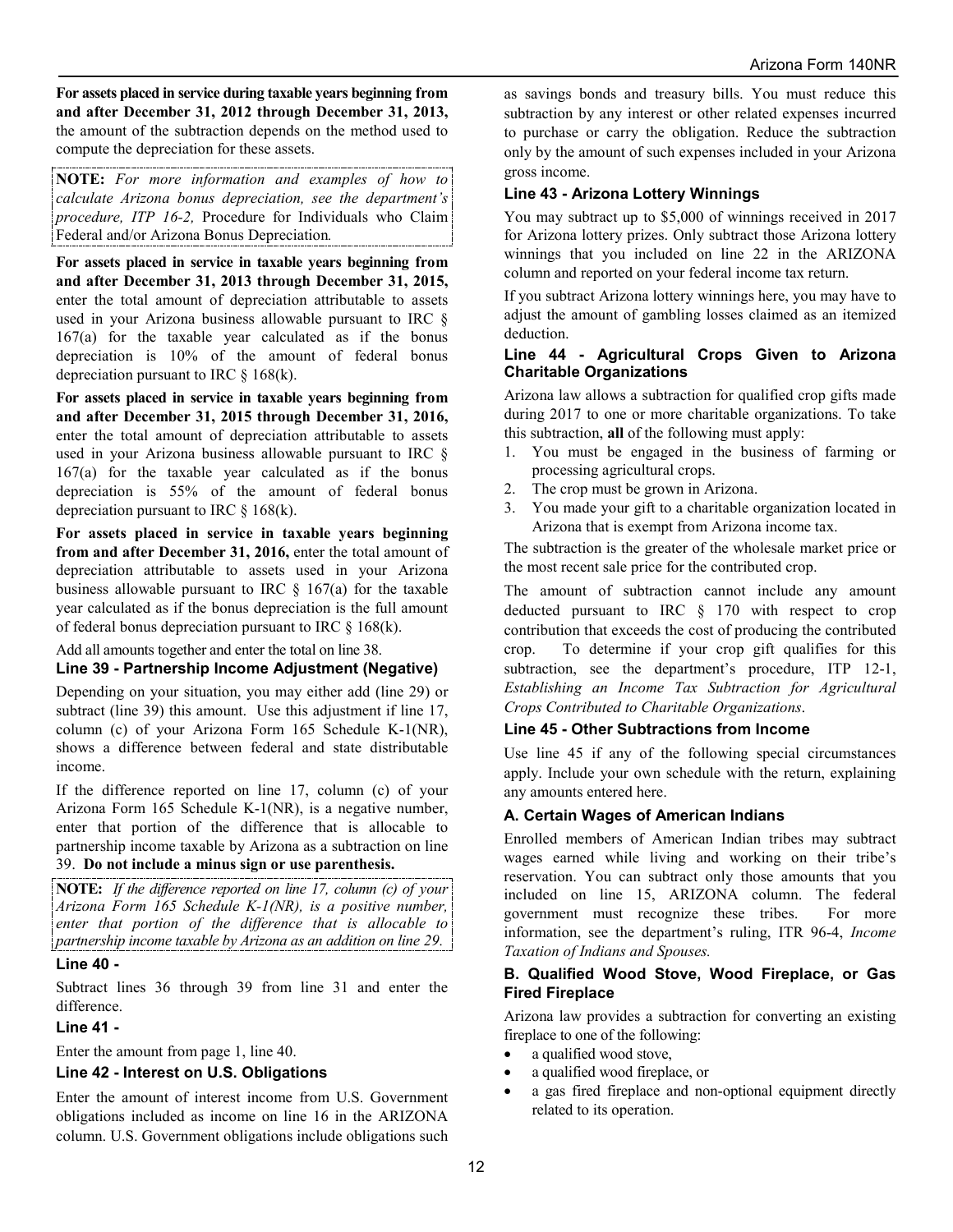You may subtract up to \$500 of the costs incurred for converting an existing fireplace on your property located in Arizona. When you figure your subtraction, do not include taxes, interest, or other finance charges.

A qualified wood stove or a qualified wood fireplace is a residential wood heater that was manufactured on or after July 1, 1990, or sold at retail on or after July 1, 1992. The residential wood heater must also meet the U.S. Environmental Protection Agency's July 1990 particulate emissions standards.

A qualified gas fired fireplace is any device that burns natural or liquefied petroleum gas as its fuel through a burner system that is permanently installed in the fireplace. The conversion of an existing wood burning fireplace to noncombustible gas logs that are permanently installed in the fireplace also qualifies as a gas fired fireplace.

#### **C. Claim of Right Adjustment for Amounts Repaid in Prior Taxable Years**

You must make an entry here if **all** of the following apply:

- 1. During a year prior to 2017, you were required to repay income held under a claim of right.
- 2. The amount required to be repaid was subject to Arizona income tax in the year included in income.
- 3. You computed your tax for that prior year under Arizona's claim of right provisions.
- 4. A net operating loss or capital loss was established due to the repayment made in the prior year.
- 5. You are entitled to take that net operating loss or capital loss carryover into account when computing your 2017 Arizona taxable income.
- 6. The amount of the loss carryover allowed to be taken into account for Arizona purposes is more than the amount included in your Arizona gross income.

Include the amount by which the loss carryover allowed for the taxable year under Arizona law is more than the amount included in your Arizona gross income. For more information on the Arizona claim of right provisions, see the department's procedure, ITP 16-1, *Procedure for Individuals Who Restore Substantial Amounts Held Under a Claim of Right*.

#### **D. Certain Expenses Not Allowed for Federal Purposes**

You may subtract some expenses that you cannot deduct on your federal return when you claim certain federal tax credits. These federal tax credits include the following:

- the Federal Work Opportunity Credit,
- the Empowerment Zone Employment Credit,
- the credit for employer-paid social security taxes on employee cash tips, and
- the Indian Employment Credit.

If you claimed any of the above federal tax credits for 2017, include the portion of wages or salaries attributable to Arizona source income that you paid or incurred during the taxable year that is equal to the amount of those federal tax credits you claimed.

#### **E. Basis Adjustment for Property Sold or Otherwise Disposed of During the Taxable Year**

With respect to property used in an Arizona business that is sold or otherwise disposed of during the taxable year by a taxpayer who has complied with the requirement to add back all depreciation with respect to that property on tax returns for all taxable years beginning from and after December 31, 1999, include the amount of depreciation that has been allowed pursuant to IRC  $\S 167(a)$  to the extent that the amount has not already reduced Arizona taxable income in the current or prior years. (Note: The practical effect of this is to allow a subtraction for the difference in basis for any asset for which bonus depreciation has been claimed on the federal return.) You may make this adjustment only for property that was used in your Arizona business.

#### **F. Fiduciary Adjustment**

A fiduciary uses Form 141AZ Schedule K-1(NR), to report to you your share of the fiduciary adjustment from the trust or estate. Line 5 of Form 141AZ Schedule K-1(NR), shows your share of the fiduciary adjustment from the estate or trust.

Depending on your situation, you may either add (line 30) or subtract (line 45) this amount.

If the amount on Form 141AZ Schedule K-1(NR), line 5, is a negative number, include that amount as a subtraction from income on line 45.

**NOTE:** *If the amount on Form 141AZ Schedule K-1(NR), line 5, is a positive number, include that amount as an addition to income on line 30.*

## **G. Net Operating Loss Adjustment**

**NOTE:** *This subtraction applies to only those individuals who made an election under the special federal net operating loss rules for 2008 and 2009. Under the special rules for 2008 and 2009, you could have elected to carry the net operating loss back for 3, 4, or 5 years, instead of the normal 2 years. This election would have been allowed under IRC § 172(b)(1)(H) as amended by the American Recovery and Reinvestment Act of 2009 or the Worker, Homeownership, and Business Assistance Act of 2009.*

Arizona did not adopt the special federal net operating loss rules for losses incurred during 2008 or 2009. For Arizona purposes, you must deduct an Arizona source net operating loss as if the loss was computed under IRC § 172 in effect prior to the enactment of those special rules. If you made an election to deduct your 2008 or 2009 federal net operating loss under IRC  $\S 172(b)(1)(H)$ , you may have to enter an amount here. Figure how much of the net operating loss carry forward would have been allowed as a deduction on your 2017 federal income tax return, if the election described in IRC §  $172(b)(1)(H)$  had not been made in the year of the loss. Then figure how much of the carry forward computed under that method was derived from Arizona source losses. The amount you may take as a subtraction is the difference between the amount of Arizona source net operating loss carryover allowable as a deduction for federal purposes under the as if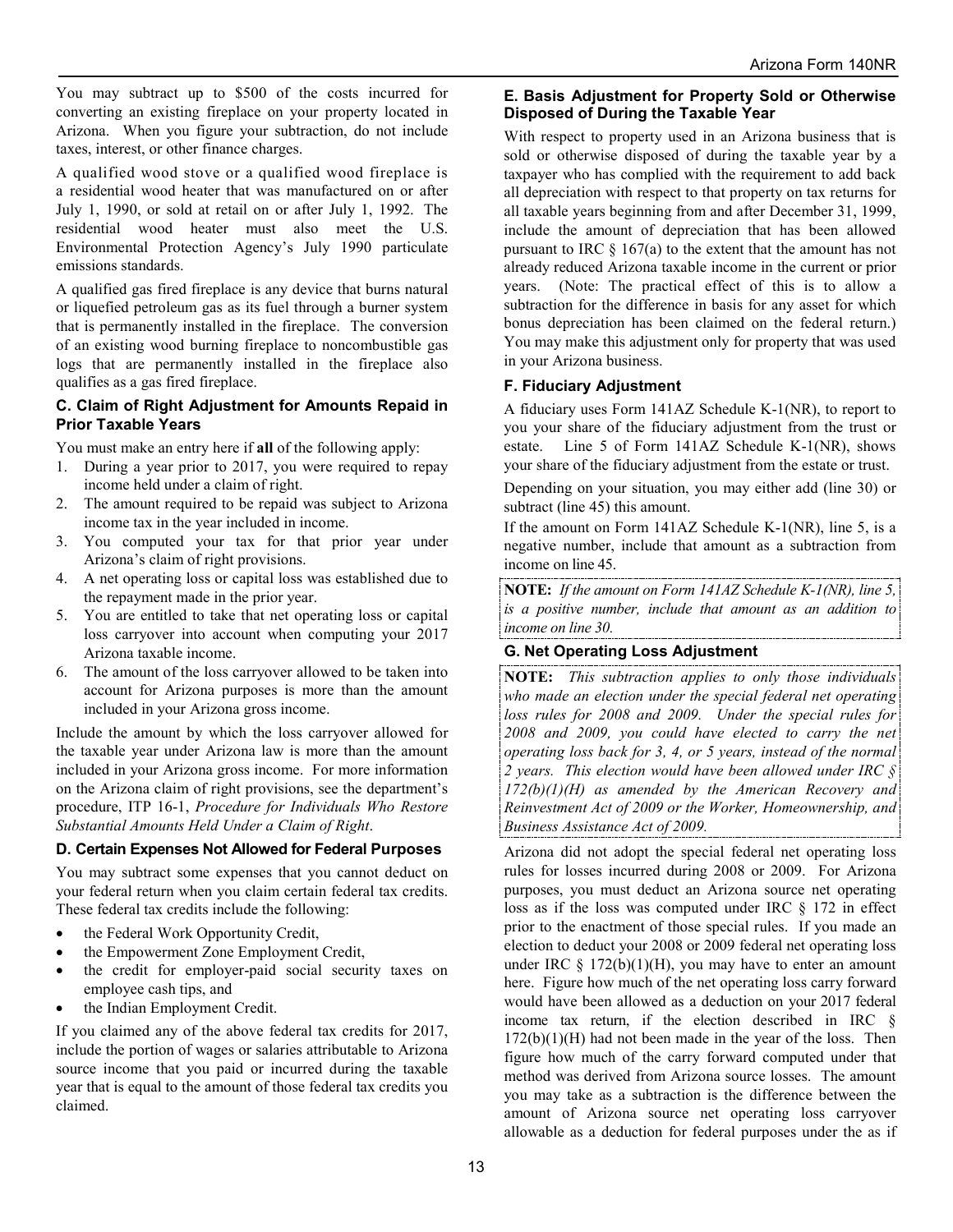calculation and the amount of the Arizona source net operating loss deduction actually taken for federal purposes that you included in your Arizona gross income. On line 45, include the amount of allowable Arizona source loss carry forward deduction that exceeds the actual amount of Arizona source net operating loss carry forward deduction that was deducted in arriving at Arizona gross income.

**NOTE:** *As an Arizona nonresident, you may have had a loss from prior year Arizona business operations. However, the loss cannot offset this year's income unless the as if calculation results in an Arizona source net operating loss deduction for*  federal purposes. You can only take this subtraction if the as if *federal net operating loss deduction for 2017 includes Arizona source losses that have not been absorbed by non-Arizona income in any intervening years. You cannot subtract any amount of that net operating loss that has been absorbed by non-Arizona income in any intervening years. You also cannot take a subtraction for any amount that has already been deducted for Arizona purposes.* 

#### **H. Previously Deferred Discharge of Indebtedness (DOI) Income Adjustment**

Generally, when a loan is settled for less than the amount owed, DOI income is realized by the debtor and usually must be included in the debtor's gross income. The amount of DOI income is generally equal to the amount of loan forgiveness. DOI income also occurs when a debtor repurchases his or her own debt at a discount (a price lower than the adjusted basis issue price of the debt instrument). In debt repurchase transactions, the amount of DOI income is generally equal to the difference between the adjusted issue price and the price paid for the debt instrument.

For federal purposes, a taxpayer may have made a special election for taxable years 2009 or 2010 to include DOI income in connection with the reacquisition of a business debt instrument, ratably over a 5-year period. A taxpayer that made this election will generally include this income in federal adjusted gross income beginning with the 2014 taxable year. A taxpayer would have made the federal election under IRC § 108(i) as added by the American Recovery and Reinvestment Act of 2009.

Arizona did not adopt the special federal DOI income deferral provisions for the 2009 or 2010 taxable year. For Arizona purposes, if you made the federal election to defer the inclusion of Arizona source DOI income under IRC § 108(i), you were required to add the amount of that deferred DOI income to Arizona income for the year for which you made the election. If you made the required addition to Arizona income on the Arizona return filed for the year in which you reacquired the debt instrument (2009 or 2010), Arizona will not tax that Arizona source DOI income twice. In the year in which you include that deferred Arizona source DOI income in your federal adjusted gross income, and likewise your Arizona gross income, you may take a subtraction for the amount included for that year. Usually this subtraction will apply to taxable years 2014 through 2018. On line 45, include the amount of previously deferred Arizona source DOI income that you

included in your Arizona gross income for the current taxable year to the extent that the amount was previously added to your Arizona income.

#### **I. Sole Proprietorship Income of an Arizona Nonprofit Medical Marijuana Dispensary Included in Federal Adjusted Gross Income**

If you are registered as an Arizona sole proprietorship with the Arizona Department of Health Services to operate in this state as a nonprofit medical marijuana dispensary, you may subtract the amount of the income from the dispensary that is included in the computation of your federal adjusted gross income. Include the amount of the income on line 45.

**NOTE:** *If the Arizona nonprofit medical marijuana dispensary is registered with the Arizona Department of Health Services as anything other than a sole proprietorship, this subtraction does not apply.*

## **J. Other Adjustments**

Another special adjustment may be necessary. Call one of the numbers listed on page 1 of these instructions if you deferred exploration expenses determined under IRC § 617 in a taxable year ending before January 1, 1990, and you have not previously taken a subtraction for those expenses.

## **Line 46 -**

Subtract lines 42 through 45 from line 41.

## **Exemptions – Lines 47 through 51**

## **Line 47 - Exemption: Age 65 or Over**

Multiply the number in box 8 on the front of your return by \$2,100 and enter the result.

#### **Line 48 - Exemption: Blind**

Multiply the number in box 9 on the front of your return by \$1,500 and enter the result.

#### **Line 49 - Exemption: Dependents**

Multiply the number in box 10 on the front of your return by \$2,300 and enter the result.

#### **Line 50 - Total Exemptions**

Add lines 47, 48 and 49 and enter the total.

#### **Line 51 - Prorated Exemptions**

Multiply the amount on line 50 by your Arizona income ratio from line 27 and enter the result.

**For Active Duty Military Personnel Only:** *If you were on active duty in Arizona during 2017, but you were a resident of another state, you must prorate these exemptions.*

#### **Line 52 - Arizona Adjusted Gross Income**

Subtract line 51 from line 46.

## **Figuring Your Tax**

#### **Line 53 - Itemized or Standard Deductions**

You must decide whether to take the standard deduction or to itemize your deductions. Your Arizona income tax will be less if you take the larger of your standard deduction or your itemized deductions.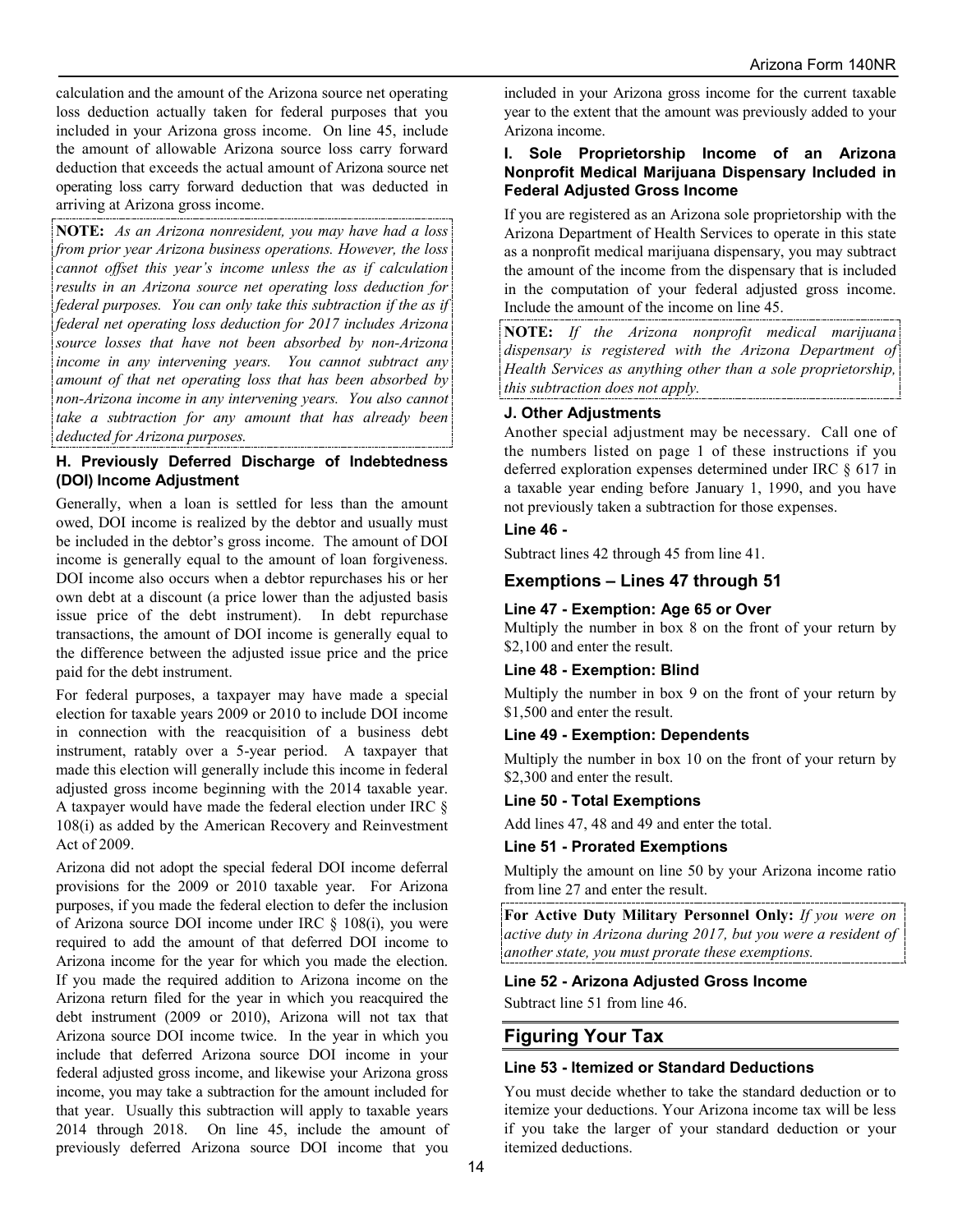## **Your Standard Deduction**

**CAUTION:** *You must prorate the standard deduction.*

Nonresident individuals, who claim the standard deduction, must prorate the deduction by the income ratio which the taxpayer's Arizona gross income is of the taxpayer's federal adjusted gross income.

This will in effect prorate the standard deduction between income taxable to Arizona and income not taxable to Arizona and allow only that portion of the deduction allocable to income taxable to Arizona. **If you take the standard deduction, check box 53S.**

|    | <b>Standard Deduction Chart</b>                                                                         |  |                                                          |  |  |
|----|---------------------------------------------------------------------------------------------------------|--|----------------------------------------------------------|--|--|
|    | If your filing status is:                                                                               |  | <b>Your standard deduction</b><br>prior to prorating is: |  |  |
|    | Single                                                                                                  |  | \$5,183                                                  |  |  |
|    | Married filing separate                                                                                 |  | \$5,183                                                  |  |  |
|    | Married filing joint                                                                                    |  | \$10,336                                                 |  |  |
|    | Head of household                                                                                       |  | \$10,336                                                 |  |  |
|    | <b>Standard Deduction Worksheet</b>                                                                     |  |                                                          |  |  |
| 1. | from<br>the<br>standard<br>Amount<br>deduction chart. Enter the amount<br>shown for your filing status. |  | \$                                                       |  |  |
|    | Enter your Arizona income ratio<br>from Form 140NR, page 1, line<br>27.                                 |  |                                                          |  |  |
| 3. | Multiply line 1 by the ratio on line<br>2. Enter the result here and on<br>Form 140NR, page 2, line 53. |  | \$                                                       |  |  |

## **Your Itemized Deduction**

You may itemize deductions on your Arizona return even if you do not itemize deductions on your federal return.

The itemized deductions allowed for Arizona purposes are those itemized deductions that are allowable under the IRC.

As an Arizona nonresident, you must prorate these deductions by the income ratio which your Arizona gross income is of your federal adjusted gross income.

To determine your Arizona itemized deductions, complete a federal Form 1040 Schedule A. Then complete the Arizona Form 140NR Schedule A(NR). **If you itemize deductions, check box 53I.**

**NOTE:** *If you itemize, you must include a copy of your federal Schedule A and your Arizona Schedule A(NR) with your Arizona return.*

## **Line 54 - Personal Exemptions**

Your personal exemption depends on your filing status. See the Personal Exemption Chart. Then Complete the Personal Exemption Worksheet.

If married, you may also use Arizona Form 202, *Personal Exemption Allocation Election*, to figure your personal exemption.

| <b>Personal Exemption Chart</b><br>Be sure to complete the Personal Exemption worksheet                                                                                                                                       |                                                   |  |  |
|-------------------------------------------------------------------------------------------------------------------------------------------------------------------------------------------------------------------------------|---------------------------------------------------|--|--|
| If you checked filing status:                                                                                                                                                                                                 | Personal<br><b>Exemption</b><br>before proration: |  |  |
| • Single (Box 7)                                                                                                                                                                                                              | \$2,150                                           |  |  |
| • Married filing joint return (Box 4)<br>and claiming no dependents (Box 10)                                                                                                                                                  | \$4,300                                           |  |  |
| • Married filing joint return (Box 4)<br>and claiming at least one dependent<br>(Box 10 excluding persons who did<br>not qualify as your dependent on<br>your federal return [Box 10, column<br>$(e)$ ].                      | \$6,450                                           |  |  |
| • Head of household and you are not<br>married (Box 5)                                                                                                                                                                        | \$4,300                                           |  |  |
| · Head of household and you are a<br>married person who qualifies to file<br>as head of household (Box 5)                                                                                                                     | \$3,225 or<br>complete<br>Form 202                |  |  |
| Married filing separate return (Box 6)<br>with neither spouse claiming any<br>dependents (Box 10)                                                                                                                             | $$2,150$ or<br>complete<br>Form 202               |  |  |
| • Married filing separate return (Box 6)<br>with one spouse claiming at least one<br>dependent (Box 10 excluding persons<br>did not qualify as<br>who<br>your<br>dependent on your federal return<br>[Box 10, column $(e)$ ]. | \$3,225 or<br>complete<br>Form 202                |  |  |

**NOTE: For Active Duty Military Personnel Only.** *If you were on active duty in Arizona during 2017, but were a resident of another state, do not prorate your personal exemption. You are allowed a 100% deduction for the personal exemption (to include spouse).*

| <b>Personal Exemption Worksheet</b> |                                                                                                                                                                                                                                          |     |  |  |  |
|-------------------------------------|------------------------------------------------------------------------------------------------------------------------------------------------------------------------------------------------------------------------------------------|-----|--|--|--|
| $1_{-}$                             | Amount from the personal<br>exemption chart. If you were an<br>active duty military member<br>during 2017, skip lines 2 and 3<br>and enter this amount on Form<br>140NR, page 2, line 54. All other<br>taxpayers complete lines 2 and 3. | \$. |  |  |  |
| 2.                                  | Enter your Arizona income ratio<br>from Form 140NR, page 1, line<br>27.                                                                                                                                                                  |     |  |  |  |
| 3.                                  | Multiply line 1 by the ratio on line<br>2. Enter the result here and on<br>Form 140NR, page 2, line 54.                                                                                                                                  |     |  |  |  |

A married couple who does not claim any dependents may take one personal exemption of \$4,300 (prior to prorating). If the husband and wife file separate returns, either spouse may (prior to prorating) take the entire \$4,300 exemption, or the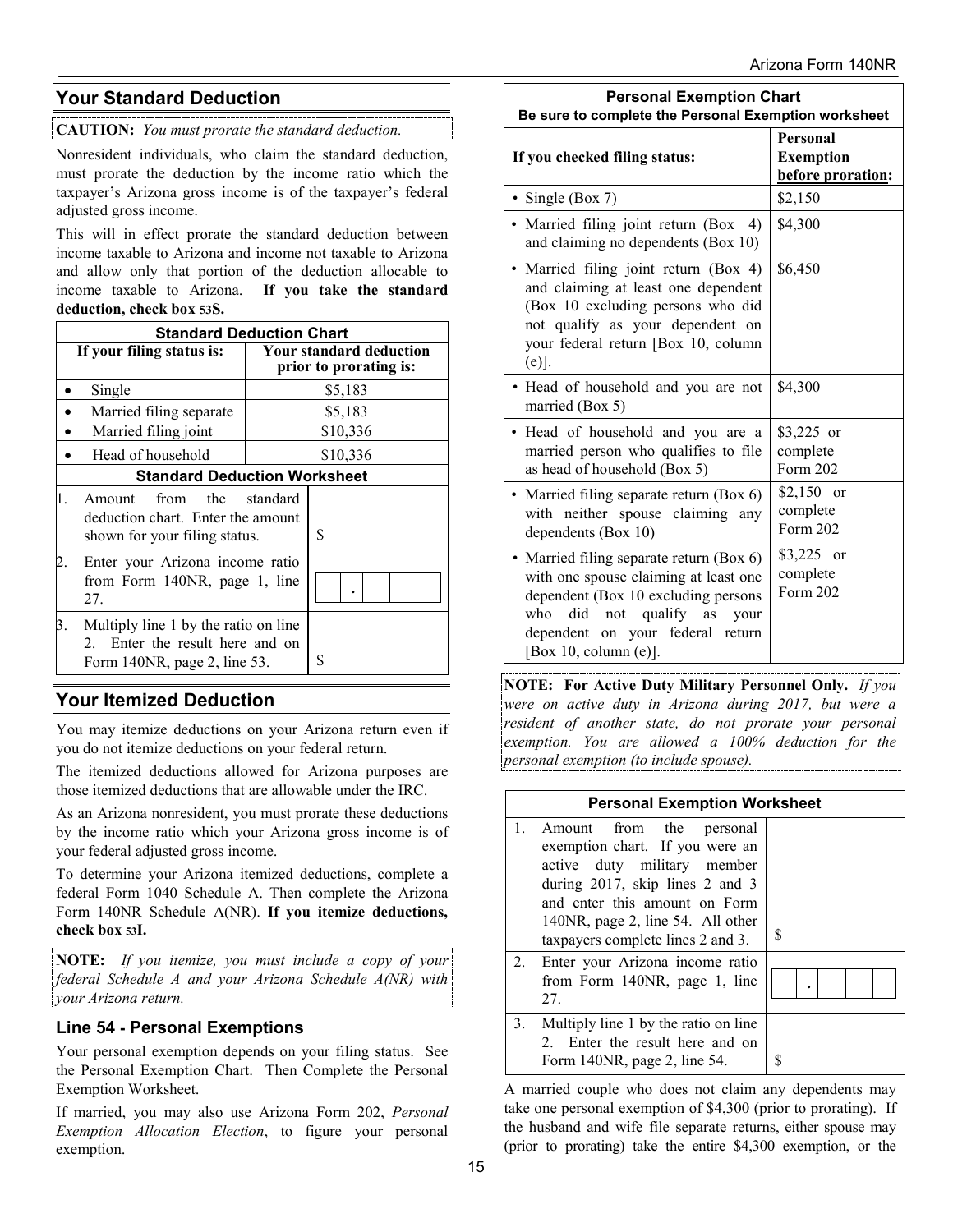spouses may divide the \$4,300 (prior to prorating) between them. You and your spouse must complete Arizona Form 202 if either you or your spouse claims a personal exemption of more than \$2,150 (prior to prorating). If you and your spouse do not complete Form 202, you may (prior to prorating) take an exemption of only \$2,150 (one-half of the total \$4,300).

A married couple who claims at least one dependent may take one personal exemption of \$6,450 (prior to prorating). If the husband and wife file separate returns, either spouse may (prior to prorating) take the entire \$6,450 exemption, or the spouses may divide the \$6,450 (prior to prorating) between them. You and your spouse must complete Form 202 if either you or your spouse claims a personal exemption of more than \$3,225 (prior to prorating). If you and your spouse do not complete Form 202, you may (prior to prorating) take an exemption of only \$3,225 (one-half of the total \$6,450).

If you are a married person who qualifies to file as a head of household, you may take the entire \$6,450 (prior to prorating) personal exemption or you may divide the exemption with your spouse. You and your spouse must complete Form 202 if either you or your spouse claims a personal exemption of more than \$3,225 (prior to prorating).

If you and your spouse do not complete Form 202, you may (prior to prorating) take an exemption of only \$3,225 (one-half of the total \$6,450). The spouse who claims more than onehalf of the total personal exemption (prior to prorating) must include the original Form 202 with his or her return. The spouse who claims less than one-half of the total personal exemption (prior to prorating) must include a copy of the completed Form 202 with his or her return.

#### **Line 55 - Arizona Taxable Income**

Subtract lines 53 and 54 from line 52 and enter the difference. If less than zero, enter "0".

Use this amount to calculate your tax using Tax Table X or Y.

#### **Line 56 - Tax Amount**

Enter the tax from Tax Table X or Y.

**Line 57 - Tax From Recapture of Credits From Arizona Form 301**

Enter the amount of tax due from recapture of credits from Arizona Form 301, Part 2, line 40.

#### **Line 58 - Subtotal of Tax**

Add lines 56 and 57 and enter the total.

#### **Line 59 - Nonrefundable Credits from Arizona Form 301**

Complete line 59 if you claim any of the following credits. Also, make sure that you include Arizona Form 301 and the appropriate credit form or forms with your return.

1. **Enterprise Zone Credit**. The enterprise zone credit allowable to individuals was repealed. All credits for enterprise zones that were properly established can be carried forward for the respective five year carry forward period. See Form 304 for more information.

2. **Environmental Technology Facility Credit.** You may qualify for this credit if your business incurred expenses in constructing a qualified environmental technology manufacturing facility. Use Form 305 to figure this credit.

3. **Military Reuse Zone Credit.** You may qualify for this credit if you have qualifying net increases in full-time employment within a military reuse zone. Use Form 306 to figure this credit.

4. **Recycling Equipment Credit.** The recycling equipment credit for individuals was repealed. All credits for recycling equipment that were properly established can be carried forward for the respective 15 year carry forward period. Use Form 307 to figure any allowable credit carryover.

5. **Credit for Increased Research Activities - Individuals.** You may qualify for this credit if you incurred qualified research expenses for research conducted in Arizona. Use Form 308-I to figure this credit. Be sure to include **only** the nonrefundable portion on Form 140NR, line 59.

6. **Credit for Taxes Paid to Another State or Country.** You may qualify for this credit if you paid tax to Arizona and another state or country on the same income. Use Form 309 to figure this credit.

7. **Agricultural Water Conservation System Credit.** You may qualify for this credit if you incurred expenses to purchase and install an agricultural water conservation system in Arizona. Use Form 312 to figure this credit.

8. **Pollution Control Credit.** You may qualify for this credit if you purchased depreciable property used in a trade or business to reduce or prevent pollution. Use Form 315 to figure this credit.

9. **Credit for Solar Hot Water Heater Plumbing Stub Outs and Electric Vehicle Recharge Outlets.** You may qualify for this credit if you installed solar hot water heater plumbing stub outs or electric vehicle recharge outlets in houses or dwelling units you constructed. The taxpayer that constructed the dwelling may also transfer the credit to a purchaser. Use Form 319 to figure this credit.

10. **Credit for Employment of TANF Recipients.** You may qualify for this credit if you employed TANF recipients during the taxable year. Use Form 320 to figure this credit.

11. **Credit for Contributions to Qualifying Charitable Organizations.** You may qualify for this credit if you made contributions to qualifying charitable organizations. Use Form 321 to figure this credit.

12. **Credit for Contributions Made or Fees Paid to Public Schools.** You may qualify for this credit if you paid certain fees to public schools in Arizona. Use Form 322 to figure this credit.

13. **Credit for Contributions to Private School Tuition Organizations.** You may qualify for this credit if you made contributions to a school tuition organization that provides scholarships or grants to qualified schools. Use Form 323 to figure this credit.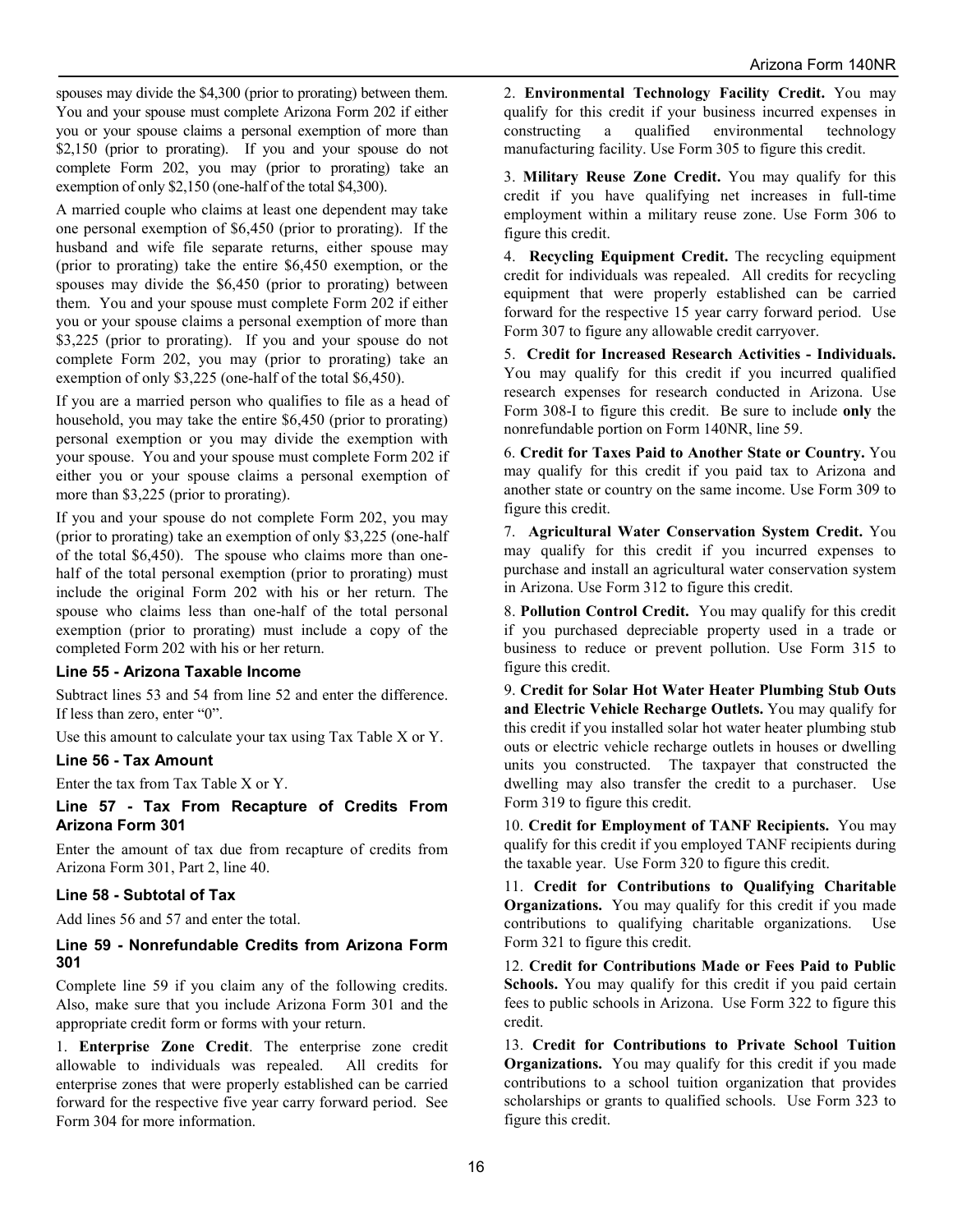14. **Agricultural Pollution Control Equipment Credit.** You may qualify for this credit if you are involved in commercial agriculture and incurred expenses to purchase tangible personal property that is primarily used in your trade or business in Arizona to control or prevent pollution. Use Form 325 to figure this credit.

15. **Credit for Donation of School Site.** You may qualify for this credit if you donated real property and improvements to a school district or a charter school for use as a school or as a site for the construction of a school. Use Form 331 to figure this credit.

16. **Credits for Healthy Forest Enterprises.** You may qualify for these credits if you had net increases in qualified employment positions in a healthy forest enterprise and net training and certifying costs. Use Form 332 to figure these credits**.**

17. **Credit for Employing National Guard Members**. You may qualify for this credit if you are an employer who has an employee that is a member of the Arizona National Guard if the employee is placed on active duty. Use Form 333 to figure this credit.

18. **Credit for Business Contributions by an S Corporation to School Tuition Organizations - Individual.** S corporations that make qualifying contributions of \$5,000 or more may pass-through the credit to its individual shareholders on a *pro rata* basis. See Form 335-I for more information.

19. **Credit for Solar Energy Devices** - **Commercial or Industrial Applications.** This credit is available to taxpayers that install solar energy devices for commercial, industrial, or other nonresidential applications in Arizona. Use Form 336 to figure this credit.

20. **Credit for Investment in Qualified Small Businesses.** You may qualify for this credit if you made an investment in a qualified small business. Use Form 338 to figure this credit.

21. **Credit for Donations to the Military Family Relief**  Fund. You may qualify for this credit if you made a cash contribution to the Arizona Military Family Relief Fund during the taxable year. Use Form 340 to figure this credit.

22. **Credit for Business Contributions by an S Corporation to School Tuition Organizations for Displaced Students or Students with Disabilities - Individual.** S corporations that make qualifying contributions of \$5,000 or more may passthrough the credit to its individual shareholders on a *pro rata* basis. See Form 341-I for more information.

23. **Renewable Energy Production Tax Credit.** You may qualify for this credit if you produced electricity using renewable energy resources. Use Form 343 to figure this credit.

24. **Solar Liquid Fuel Credit.** You may qualify for this credit if you incurred expenses for (1) research and development costs associated with solar liquid fuel, (2) for the production of solar liquid fuel in this state in commercial quantities, and (3) for costs incurred during the taxable year to convert or modify existing motor vehicle fuel service stations for the retail sale of solar liquid fuel to customers. Use Form 344 to figure this credit.

25. **Credit for New Employment.** For taxable years beginning from and after June 30, 2011, you may qualify for this credit if your business had a net increase in qualified employment positions. Use Form 345 to figure this credit.

26. **Additional Credit for Increased Research Activities for Basic Research Payments.** You may qualify for this credit for qualified basic research payments for research conducted in Arizona. Approval by the Department of Revenue is required prior to claiming this credit. Use Form 346 to figure this credit.

27. **Credit for Qualified Health Insurance Plans.** The credit for qualified health insurance plans for individuals has been repealed. Any unused credit for qualified health insurance plans that was properly established can be carried forward for the respective three year carry forward period. Use Form 347 to figure this credit.

28. **Credit for Contributions to Certified School Tuition Organization (for the amounts that exceed the allowable credit on Arizona Form 323)**. You may qualify for this credit if you made contributions to school tuition organization(s) that exceed the allowable credit amount on Form 323. Use Form 348 to figure this credit.

29. **Credit for Renewable Energy Investment & Productions for Self-Consumption by Manufacturers and International Operations Centers.** You may qualify for this tax credit if you made investment in new renewable energy facilities that produce energy for self-consumption using renewable energy resources if the power will be used primarily for manufacturing or in an international operations center. Use Form 351 to figure this credit.

30. **Credit for Contributions to Qualifying Foster Care Charitable Organizations.** You may qualify for this credit if you made contributions to qualifying foster care charitable organizations. Use Form 352 to figure this credit.

Compute your credit on the appropriate form. Then complete Arizona Form 301 and enter the amount from Form 301, Part 2, line 76. The amount on line 59 cannot reduce your tax below zero. These credits are not refundable credits.

Include Form 301 along with any supporting documents with your return.

#### **Line 60 - Balance of Tax**

Subtract line 59 from line 58. If line 59 is greater than line 58, enter zero, "0".

## **Totaling Payments and Refundable Credits**

#### **Line 61 - 2017 Arizona Income Tax Withheld**

Enter the 2017 Arizona income tax withheld as shown on Form(s) W-2 from your employer. Do not include income taxes withheld by any other state. Include the Form(s) W-2 with your return.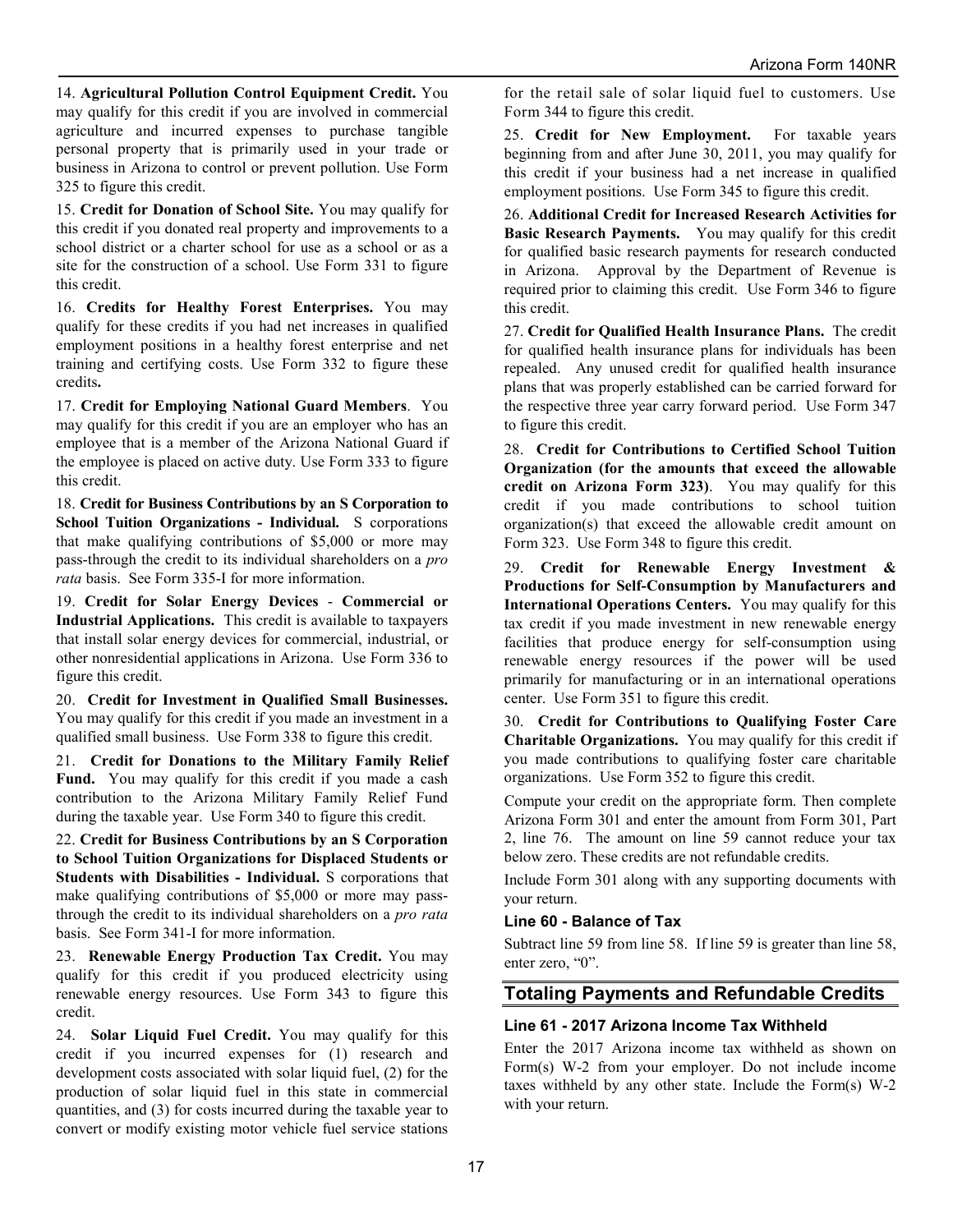#### **Line 62 (Boxes a, b, and c) – 2017 Arizona Estimated Tax Payments including Amount Applied from 2016 Return; and Arizona Claim of Right**

Use this line if you did one of the following:

- made estimated income tax payments to Arizona for 2017;
- applied any of your refund from your 2016 Arizona return to 2017 estimated taxes for Arizona; or
- recomputed a prior year's tax under Arizona's Claim of Right provisions.

You **must** also complete and include the *Arizona Claim of Right - Individual* form(s) with your income tax return. If you fail to complete and include the form(s), the amount of your claim may be denied. The form is available on the department's website.

**Box 62a:** Enter the total amount of estimated taxes paid and/or applied to your 2017 taxes.

**NOTE:** *If you are married and made joint Arizona estimated payments for 2017, but are filing separate 2017 Arizona income tax returns, see the department's ruling ITR 02-3,* Allocating Joint Estimated Payments to Separate Returns.

**Box 62b:** Enter the amount from your Arizona *Claim of Right - Individual* form, line 8.

If you completed more than one Claim of Right form for the current taxable year, add all amounts on line 8 and enter the total in box 62b.

**NOTE:** *For more information on Arizona's Claim of Right provisions, see the department's procedure, ITP 16-1, Procedure for Individuals Who Restore Substantial Amounts Held Under a Claim of Right.*

**Line 62c:** Add the amounts in box 62a and box 62b and enter the total on line 62c.

#### **Line 63 - 2017 Arizona Extension Payment (Arizona Form 204)**

Use this line to report the payment you sent with your extension request or the electronic extension payment you made using www.AZTaxes.gov.

#### **Line 64 - Other Refundable Credits**

Enter the total of refundable credits you are claiming from any of the following:

- Credit for Increased Research Activities Individuals, (Form 308-I)
- Credit for Renewable Energy Industry (Form 342)
- Credit for Qualified Facilities (Form 349)

If you enter an amount on this line, be sure you check the box or boxes to show which credit(s) you are claiming. Also, be sure to include the credit form(s) with your return.

#### **Credit for Increased Research Activities - Individuals (Form 308-I)**

A portion of this credit may be refundable. You may qualify for the refundable increased research activities credit if you incurred qualified research expenses for research conducted in Arizona. For more information about this credit, and to see whether you may claim a partial refund of this credit, see Arizona Form 308-I.

You must include a copy of your "Certificate of Qualification" from the Arizona Commerce Authority (ACA), Form 301 and Form 308-I with your return to claim this credit.

If you are claiming a refund of the increased research activities credit from Form 308-I, enter the amount from Form 308-I, Part 5, line 35.

## **Credit for Renewable Energy Industry (Form 342)**

You may qualify for the refundable credit for renewable energy industry if you expanded or located a qualified renewable energy operation in Arizona. The tax credit is refundable in five equal installments. Pre-approval and postapproval are required through the ACA. For more information about this credit, see Arizona Form 342.

You must include a copy of your "Certificate of Qualification" from the ACA, and Form 342 with your return to claim this credit.

If you are claiming the renewable energy industry credit, from Form 342, enter the amount from Form 342, Part 6, line 15.

#### **Credit for Qualified Facilities (Form 349)**

You may qualify for the refundable qualified facilities credit if you expanded or located a qualified facility in Arizona. This credit is refundable in five equal installments. Pre-approval and post-approval are required through the ACA. For more information, see Arizona Form 349.

You must include a copy of your "Certificate of Qualification" from the ACA and Form 349 with your tax return to claim this credit. If you are claiming a refund of the qualified facilities credit from Form 349, enter the amount from Form 349, Part 8, line 20.

**If you are claiming more than one refundable tax credits,**  check the appropriate boxes and add the amounts from the credit forms together and enter the total on line 64. You may use the table to figure the amount to enter on line 64.

| 2017 - Refundable Credit Worksheet                                               |  |  |  |
|----------------------------------------------------------------------------------|--|--|--|
| 1. Enter the refundable credit from Form<br>308-I, Part 5, line 35.              |  |  |  |
| 2. Enter the refundable credit from<br>Form 342, Part 6, line 15.                |  |  |  |
| 3. Enter the refundable credit from Form<br>349, Part 8, line 20.                |  |  |  |
| 4. Add the amounts on lines 1 through 3.<br>Enter the total here and on line 64. |  |  |  |

#### **Line 65 - Total Payments and Refundable Credits**

Line 65 is the total payments and refundable credits claimed. Add lines 61 through 64 and enter the total.

**NOTE:** *Arizona's Claim of Right amount is now reported on line 62. See line 62 for instructions.*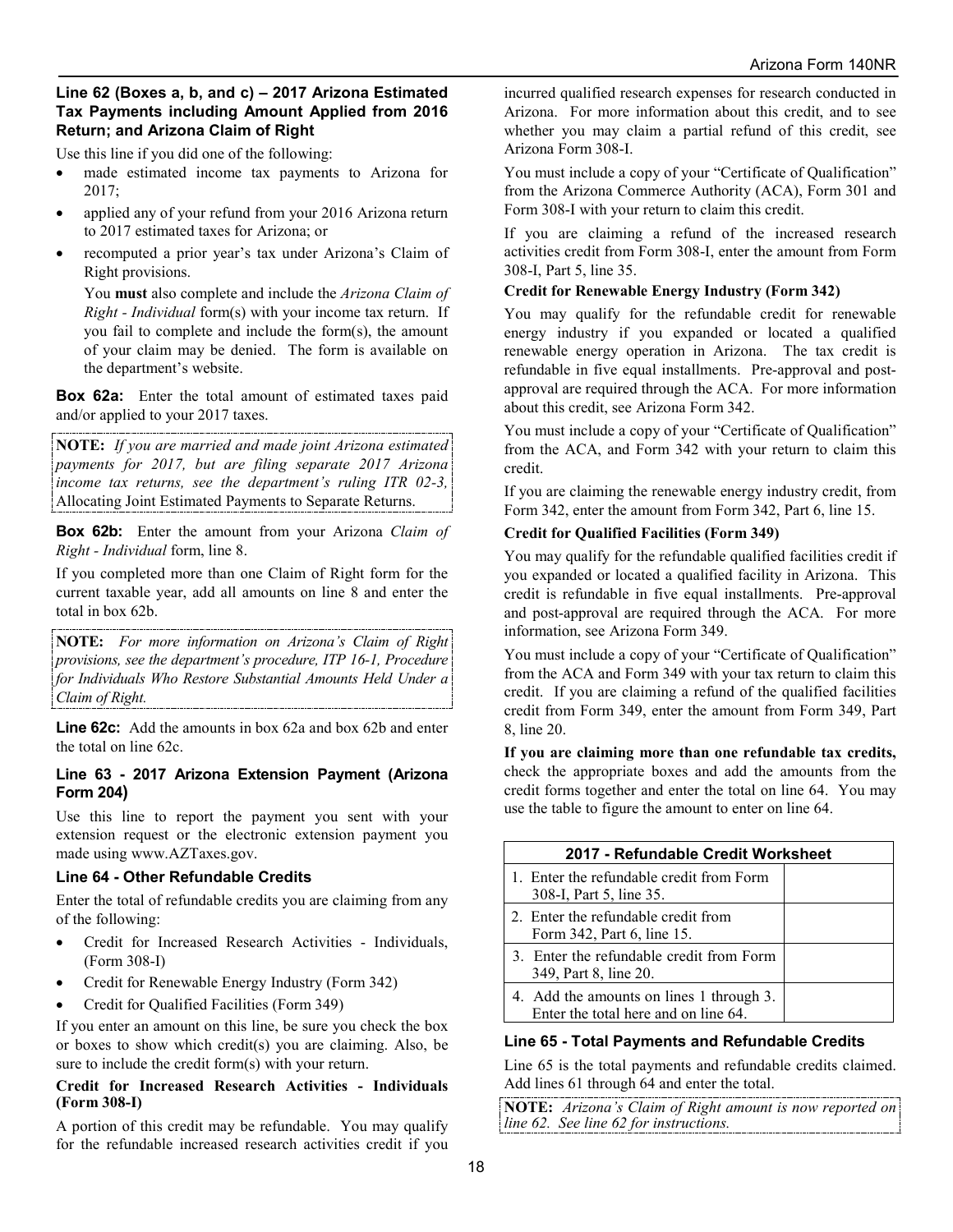## **Figuring Your Tax Due or Overpayment**

#### **Line 66 - Tax Due**

If line 60 is more than line 65, you have tax due. Subtract line 65 from line 60 and enter the difference. Skip lines 67, 68 and 69.

#### **Line 67 - Overpayment**

If line 65 is more than line 60, subtract line 60 from line 65. Complete lines 68 and 69.

#### **Line 68 - Amount of Line 67 to be Applied to 2018 Estimated Tax**

If you want all or part of your overpayment applied to next year's Arizona estimated taxes, enter that amount on line 68.

**NOTE:** *If you apply any of the amount shown on line 67 to 2018, you cannot use that amount to pay any tax that is later found to be due for 2017. You also may not claim a refund for that amount until you file your 2018 return.*

#### **Line 69 - Balance of Overpayment**

Subtract line 68 from line 67 to determine your overpayment balance before voluntary gifts and any estimated payment penalty and/or Arizona Long-Term Health Care Savings Account (AZLTHSA) withdrawal penalty.

## **Making Voluntary Gifts**

You can make voluntary gifts to each of the funds shown below. A gift will reduce your refund or increase the amount due with your return.

**NOTE:** *If you make a gift, you cannot change the amount of that gift later on an amended return.*

#### **Line 70 - Solutions Teams Assigned to Schools Fund**

You may give some or all of your refund to the Solutions Teams Assigned to Schools Fund. You may also give more than your entire refund. If you send in additional money with your return, include that amount on line 86. Enter the amount you want to donate on line 70.

Gifts go to the Arizona Assistance for Education Fund. The Arizona Board of Education will distribute money to the Arizona Department of Education to fund solutions teams assigned to schools.

#### **Line 71 - Arizona Wildlife Fund**

You may give some or all of your refund to the Arizona Wildlife Fund. You may also give more than your entire refund. If you send in additional money with your return, include that amount on line 86. Enter the amount you want to donate on line 71.

Your gift to the Arizona Wildlife Fund helps protect wildlife in the state. Many species like bald eagles, Apache trout and black-footed ferrets benefit from your gifts to this fund. Gifts are also used to improve areas for watching wildlife statewide.

#### **Line 72 - Child Abuse Prevention Fund**

You may give some or all of your refund to the Arizona Child Abuse Prevention Fund. You may also give more than your entire refund. If you send in additional money with your return, include that amount on line 86. Enter the amount you want to donate on line 72.

Gifts go to the Arizona Child Abuse Prevention Fund. This fund provides financial aid to community agencies for child abuse prevention programs.

#### **Line 73 - Domestic Violence Shelter Fund**

You may give some or all of your refund to the Domestic Violence Shelter Fund. You may also give more than your entire refund. If you send in additional money with your return, include that amount on line 86. Enter the amount you want to donate on line 73.

Gifts go to the Domestic Violence Shelter Fund. This fund provides financial aid to shelters for victims of domestic violence.

#### **Line 74 - Political Gift**

You may give some or all of your refund to a political party. You may also give more than your entire refund. If you send in additional money with your return, include that amount on line 86. Enter the amount you want to donate on line 74. If you donated to a political party, complete line 81.

Gifts go to one of the following political parties:

- Democratic
- Green Party
- **Libertarian**
- **Republican**

#### **Line 75 - Neighbors Helping Neighbors Fund**

You may give some or all of your refund to the Neighbors Helping Neighbors Fund. You may also give more than your entire refund. If you send in additional money with your return, include that amount on line 86. Enter the amount you want to donate on line 75.

Gifts go to the Neighbors Helping Neighbors Fund. This fund provides eligible recipients with emergency aid in paying utility bills, conserving energy and weatherization.

#### **Line 76 - Special Olympics Fund**

You may give some or all of your refund to the Special Olympics Fund. You may also give more than your entire refund. If you send in additional money with your return, include that amount on line 86. Enter the amount you want to donate on line 76.

Gifts go to the Special Olympics Fund. This fund helps provide programs of the Arizona Special Olympics.

#### **Line 77 - Veterans' Donations Fund**

You may give some or all of your refund to the Veterans' Donations Fund. You may also give more than your entire refund. If you send in additional money with your return, include that amount on line 86. Enter the amount you want to donate on line 77.

Gifts go to the Veterans' Donations Fund, which may be used for veterans in Arizona.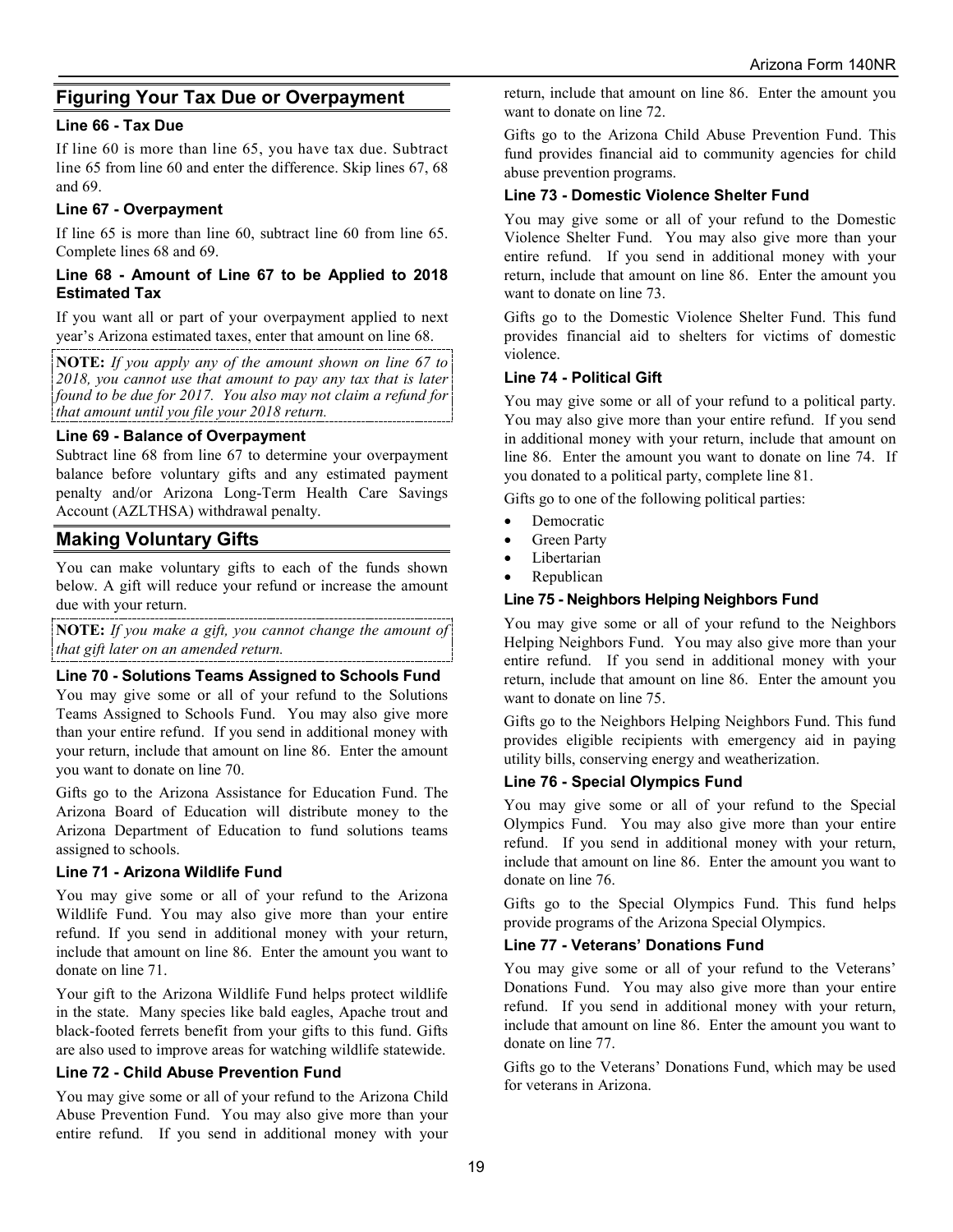## **Line 78 - I Didn't Pay Enough Fund**

You may give some or all of your refund to the I Didn't Pay Enough Fund. You may also give more than your entire refund. If you send in additional money with your return, include that amount on line 86. Enter the amount you want to donate on line 78.

Gifts that you make to the I Didn't Pay Enough Fund will aid the state by going to the Arizona general fund.

#### **Line 79 - Sustainable State Parks and Roads Fund**

You may give some or all of your refund to the Sustainable State Parks and Roads Fund. You may also give more than your entire refund. If you send in additional money with your return, include that amount on line 86. Enter the amount you want to donate on line 79.

Gifts that you make to the Sustainable State Parks and Roads Fund will aid the state to operate, maintain and make capital improvements to buildings, roads, parking lots, highway entrances and any related structure used to operate state parks.

#### **Line 80 – Spaying and Neutering of Animals Fund**

You may give some or all of your refund to the Spaying and Neutering of Animals Fund. You may also give more than your entire refund. If you send in additional money with your return, include that amount on line 86. Enter the amount you want to donate on line 80.

Gifts that you make to the Spaying and Neutering of Animals Fund will help to reduce pet overpopulation by sterilizing, at minimal or no cost, dogs and cats in this state, including those that are impounded and sterilized.

#### **Line 81 - Political Party**

If you entered an amount on line 74, check the box for the political party to which you wish to give. Select only one party. If you do not select a political party, the department will return the amount on line 74.

#### **Line 82 -**

- Estimated Payment Penalty
- Arizona Long-Term Health Care Savings Account (AZLTHSA) Withdrawal Penalty

#### **Estimated Payment Penalty**

**NOTE:** *Do not complete Arizona Form 221,* Underpayment of Estimated Tax by Individuals*, if the amount on Form 140NR, line 61, is more than the amount on Form 140NR, line 60.* 

If the amount on Form 140NR, line 61, is more than the amount on Form 140NR, line 60, skip line 82, unless you must report an Arizona Long-Term Health Care Savings Account penalty.

You must have made Arizona estimated income tax payments during 2017 if:

|                         | <b>AND</b>     | <b>AND</b>     |
|-------------------------|----------------|----------------|
|                         | Your Arizona   | Your Arizona   |
| Your filing status is:  | gross income   | gross income   |
|                         | for $2016$ was | for $2017$ was |
|                         | greater than:  | greater than:  |
| Married Filing Joint    | \$150,000      | \$150,000      |
| Single                  | \$75,000       | \$75,000       |
| Head of Household       | \$75,000       | \$75,000       |
| Married Filing Separate | \$75,000       | \$75,000       |

If you report as a farmer or fisherman for federal purposes, you were not required to make estimated payments during 2017 if the following apply:

- 1. You are a calendar year filer. You file your Arizona return by March 1, 2018. You pay in full the amount stated on your return as owed.
- 2. You are a fiscal year filer. You file your Arizona return by the first day of the third month after the end of your fiscal year. You pay in full the amount stated on your return as owed.

#### **If the above applies, check box 832 on line 83 and do not complete Form 221.**

An individual who fails to make the required estimated payments is subject to penalty on any estimated tax payment that is late or underpaid.

Complete and include Form 221, *Underpayment of Estimated Tax by Individuals*, to determine if any penalty is due. Enter the total penalty from Form 221.

#### **Arizona Long-Term Health Care Savings Account (AZLTHSA) Withdrawal Penalty**

You must pay a withdrawal penalty if you made a long-term health care savings account withdrawal during 2017 for purposes other than to pay for qualified long-term health care expenses. *Long-term health care expense* means any expense you paid for long-term health care costs, including the following:

- expenses for skilled nursing care,
- expenses for home health care; and
- personal care or supportive services due to the loss of some capacity for self-care based on a chronic illness or condition.

The penalty is equal to 10% (.10) of the withdrawal. You must remit this penalty with your income tax return filed for the year in which you made the withdrawal.

Multiply the amount of your withdrawal subject to penalty by 10%. Enter the result.

#### **Line 83 - Box 831 through Box 834**

**Box 831:** check if any of the following applies to you.

- 1. You checked the box on line 1 of Form 221.
- 2. You completed the annualized income worksheet on Form 221.
- 3. You elected to be treated as a nonresident alien on your federal income tax return. You made three estimated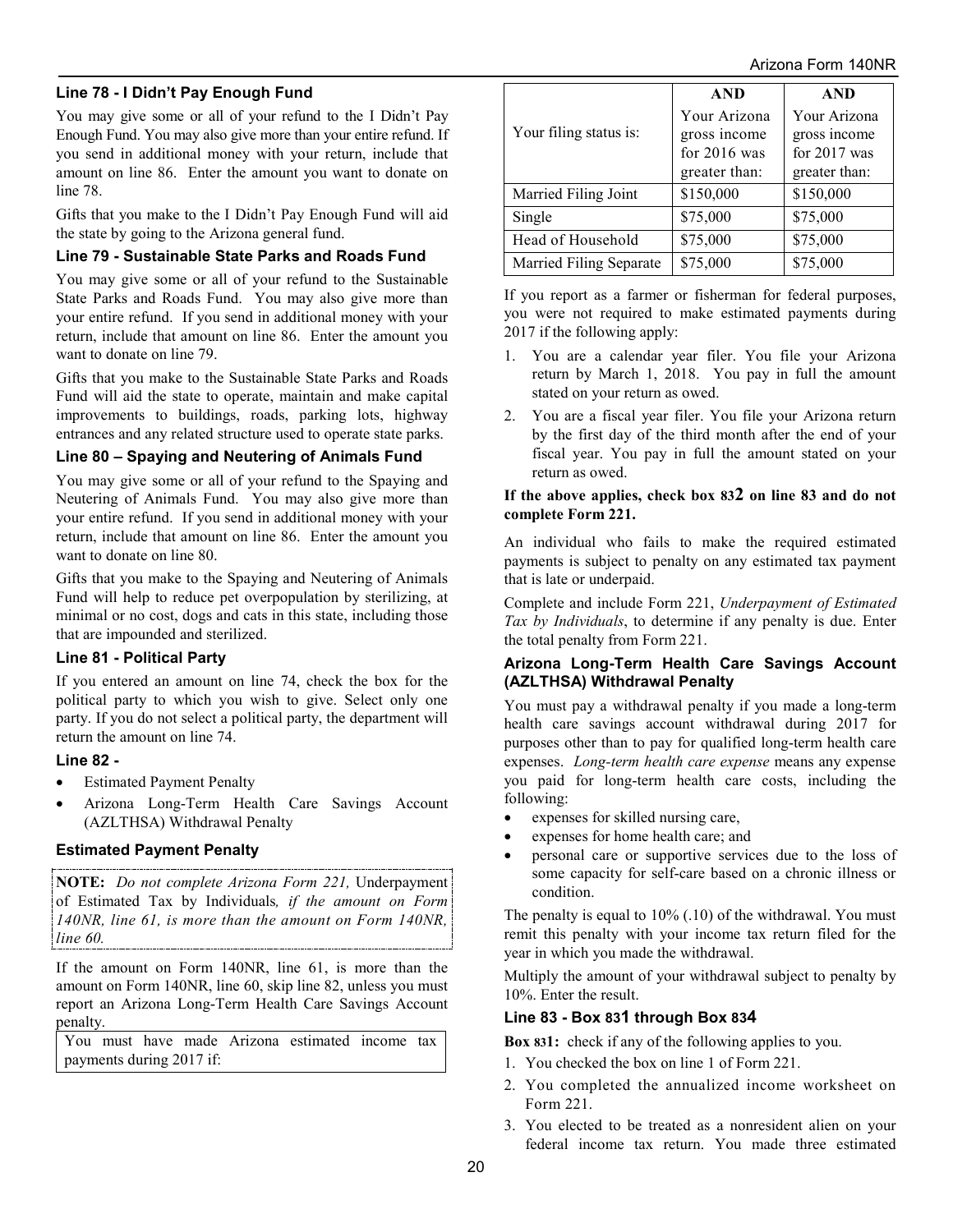payment installments. Your first installment equaled 50% of the total of all of your required installments.

- **Box 832:** check if you are an individual who for federal purposes reports as a farmer or fisherman.
- **Box 833:** check if you completed and are including Form 221.
- **Box 834:** check if you included an AZLTHSA penalty on line 81.

#### **Line 84** -

Add lines 70 through 80 and 82. Enter the total

## **Figuring Your Refund or Amount Owed**



You can get your refund quicker when you *e-file* **and use direct deposit.**

#### **Line 85 - Refund**

Subtract line 84 from line 69. Enter your refund on line 85 and skip line 86. If less than zero, enter amount owed on line 86.

If you owe money to any Arizona state agency, court, county, incorporated city or town and certain federal agencies, your refund may go to pay some of the debt. If so, the department will let you know by letter.

**TAX TIP:** *If you change your address before you get your refund, let the department know. Write to: Refund Desk, Arizona Department of Revenue, PO Box 29216, Phoenix, AZ 85038-9216. Include your SSN in your letter.*

## **Direct Deposit of Refund**

Complete the direct deposit line if you want us to directly deposit the amount shown on line 85 into your account at a bank or other financial institution (such as a mutual fund, brokerage firm or credit union) instead of sending you a check.

**NOTE:** *Check the box on line 85A if the direct deposit will ultimately be placed in a foreign account. If you check box 85A, do not enter your routing or account numbers. If this box is checked, we will not direct deposit your refund. We will mail you a check instead.* 

#### **Why Use Direct Deposit?**

- You will get your refund fast even faster if you e-file!
- Payment is more secure since there is no check to get lost.
- It is more convenient. No trip to the bank to deposit your check.
- It saves tax dollars. A refund by direct deposit costs less to process than a check.

**NOTE:** *We are not responsible for a lost refund if you enter the wrong account information. Check with your financial institution to get the correct routing and account numbers and to make sure your direct deposit will be accepted.*

#### **Routing Number**

#### **MAKE SURE YOU ENTER THE CORRECT ROUTING NUMBER.**

#### **Sample Check**

| JOHN DOE OR JANE DOE<br>123 First Street                                               | 1234<br>10-00000000                                   |
|----------------------------------------------------------------------------------------|-------------------------------------------------------|
| Sometown, AZ 00000                                                                     |                                                       |
| SAMPI<br>PAY TO THE<br><b>ORDER OF</b>                                                 | ¢                                                     |
| Routing<br>Account<br>THIS BANK<br>Number<br>Number<br>Sometown, AZ 00000<br>For       | <b>DOLLARS</b><br>Do not include<br>the check number. |
| <b><i><u>(250250025)</u></i></b><br>(202020"'86).1234                                  |                                                       |
| <b>Note:</b> The routing and account numbers may be in different places on your check. |                                                       |

The routing number must be nine digits. The first 2 digits must be 01 through 12 or 21 through 32. Otherwise, the direct deposit will be rejected and a check will be sent instead. On the sample check, the routing number is 250250025.

Your check may state that it is payable through a financial institution different from the one at which you have your checking account. If so, **do not** use the routing number on that check. Instead, contact your financial institution for the correct routing number to enter here.

#### **Account Number**

#### **MAKE SURE YOU ENTER THE CORRECT ACCOUNT NUMBER.**

The account number can be up to 17 characters (both numbers and letters). **DO NOT** include hyphens, spaces or special symbols. Enter the number from left to right and leave any unused boxes blank. On the sample check, the account number is 20202086. Be sure **not** to include the check number.

**NOTE**: *If the direct deposit is rejected, a check will be mailed instead*.

#### **Line 86 - Amount Owed**

Add lines 66 and 84. Enter the amount you owe on line 86. If you are making voluntary donations on lines 70 through 80 in excess of your overpayment, enter the difference on line 86.You may pay only with a check, electronic check, money order, or credit card.

#### **Check or money order**

**NOTE:** *Include your check with your return*. *Please do not send cash.*

Make your check payable to Arizona Department of Revenue. Write your SSN and tax year on the front of your check or money order. The department cannot accept checks or money orders in foreign currency. You must make payment in U.S. dollars.

#### **Electronic payment from your checking or savings account**

You can make an electronic payment from your checking or savings account to pay your balance due for 2017. There is no fee to use this method. To make an electronic payment, go to www.AZTaxes.gov and click on the "Make a Payment" link.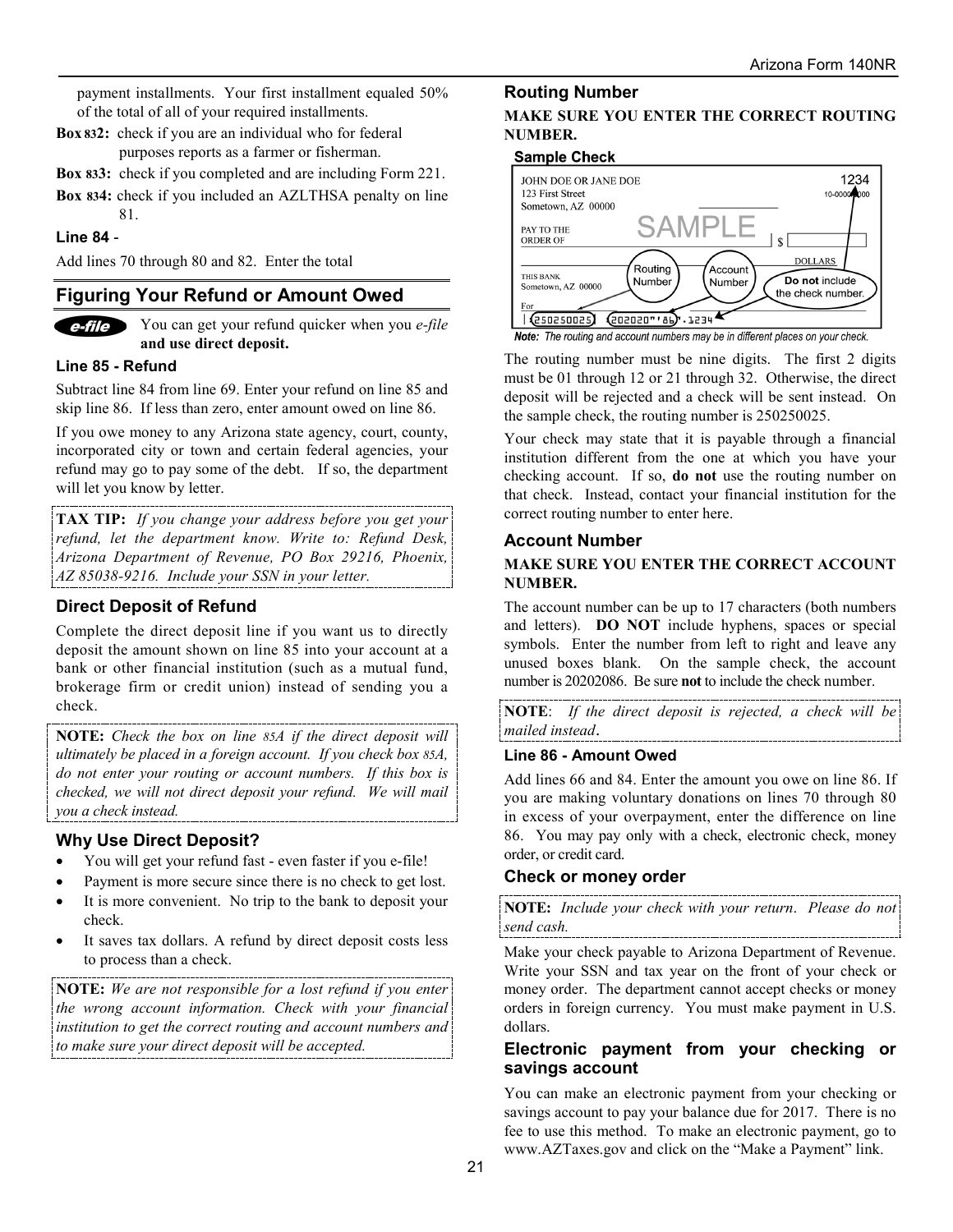Be sure to enter the correct routing number and account number for your checking or savings account. You will be charged a \$50 NSF (non-sufficient funds) fee if you provide an incorrect routing number or an incorrect account number. Check with your financial institution to get the correct routing and account numbers.

The "E-Check" option in the "Payment Method" drop-down box will debit the amount from the checking or savings account that you specify. If you make an electronic payment from your checking or savings account, you will receive a confirmation number. **Please keep this confirmation number as proof of payment.**

**NOTE:** *You may not make an electronic payment from your checking or savings account if the payment will ultimately be coming from a foreign account. In this case, you must pay by check or money order.* 

## **Credit card payment**

You can pay with your Discover, MasterCard, Visa, or American Express credit card. Go to www.AZTaxes.gov and click on the "Make a Payment" link and choose the credit card option. This will take you to a third party vendor site (provider). The provider **will charge** you a convenience fee based on the amount of your tax payment. The provider will tell you what the fee is during the transaction; you will have the option to continue or cancel the transaction. If you complete the credit card transaction, you will receive a confirmation number. **Please keep this confirmation number as proof of payment.**

## **Installment Payments**

If you cannot pay the full amount shown on line 86 when you file, you may ask to make monthly installment payments. To make this request, complete Arizona Form 140-IA and mail the completed form to the address on the Form 140-IA. **Do not mail Form 140**-**IA with your income tax return.** You may obtain Arizona Form 140-IA from our website.

If you cannot pay the full amount shown on line 86, you will be charged interest and may be charged a late payment penalty on the tax not paid by April 17, 2018.

To limit the interest and penalty charges pay as much of the tax as possible when you file.

## **Sign Your Return**

You must sign your return. If married filing a joint return, both you and your spouse must sign even if only one had income. Form 140NR is not considered a valid return unless you sign it. The department cannot send a refund check without proper signatures on the return.

## **Instructions Before Mailing**

• **DO NOT** *STAPLE* **YOUR RETURN. DO NOT STAPLE ANY DOCUMENTS, SCHEDULES OR PAYMENT TO YOUR RETURN.**

- Make sure your **NAME** is on the return.
- Make sure your **SSN** is on your return.
- Be sure you enter your daytime telephone number in the space provided on the front of your return.
- Check to make sure that your math is correct. A math error can cause delays in processing your return.
- If claiming **dependent** exemptions, enter the number of dependents claimed on the **front** of the return. On page 1 of the return, enter each dependent's name, SSN, relationship, and the number of months that he or she lived in your home. If more space is needed, complete page 3 and include with your return.
- Check the **boxes** to make sure you filled in all required boxes.
- If you requested a filing extension, make sure that you check box **82F** on page 1 of the return.
- Sign your return and have your spouse sign, if filing jointly.
- Write your SSN and tax year on the front of your check or money order. Include your payment with your return.

The Department of Revenue may charge you \$50 for a check returned unpaid by your financial institution.

- If you completed Form 203, be sure to check box 4a on page 1 of your return. Place Form 203 on top of your return.
- Include all other required documents. Place these documents to the back of your return. Documents you must include with your return are those items listed in numbers 1 through 4 below.
- 1. Include *Form(s) W-2* after the last page of your return. Also include Form(s) 1099-R after the last page of your return if you had Arizona tax withheld from your pension or annuity.
- 2. Include Arizona Form 301, applicable credit forms, and your own schedules after page 2 of your return. If itemizing, include these forms after your Arizona Schedule A(NR) and your federal Schedule A.
- 3. If claiming a credit for taxes paid to another state or country include a copy of the other state's or country's filed return.
- 4. If you itemize, be sure to include Arizona Schedule A (NR) and a copy of the federal Schedule A. Include the Arizona Schedule A(NR) and the federal Schedule A directly after page 2 of your return. Include other forms and schedules behind the Schedules A.
- Do **not** include correspondence with your return.

## **Mailing Your Return**

If you are mailing your return, make a copy of your return before mailing. Also, make a copy of any forms and schedules that you are including with your return. Keep the copies for your records. Be sure that you mail the original and not a copy.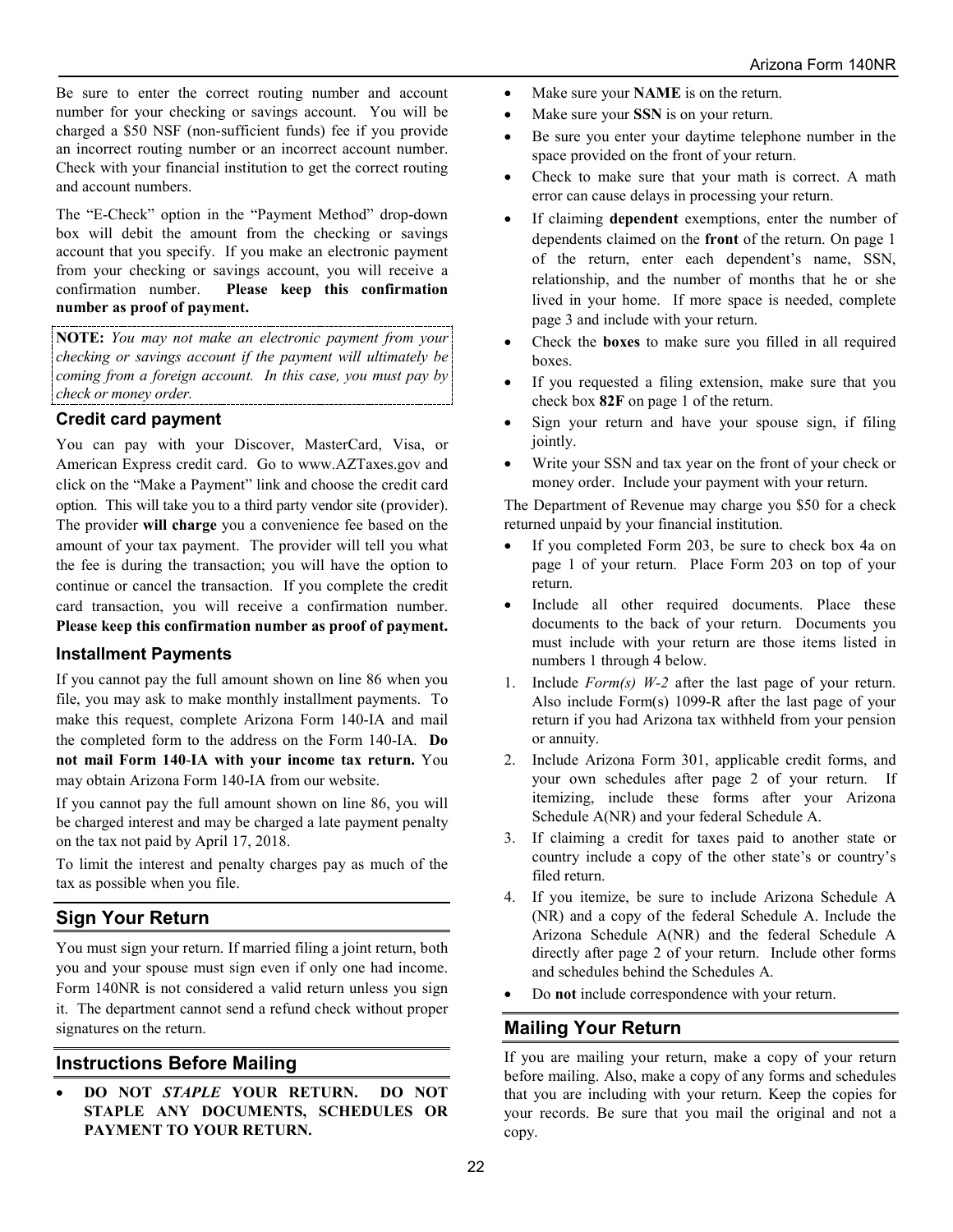To avoid delays, if you are mailing more than one tax return, please use separate envelopes for each return.

## **Where Should I Mail My Return?**

If you are **sending a payment** with this return, mail the return to:

Arizona Department of Revenue PO Box 52016 Phoenix, AZ 85072-2016

If you are **expecting a refund, or owe no tax**, or **owe tax but are not sending a payment**, mail the return to:

Arizona Department of Revenue PO Box 52138 Phoenix, AZ 85072-2138

#### **Make sure you put enough postage on the envelope**

The U.S. Post Office or United States mail service must postmark your return or extension request by midnight April 17, 2018. The term "United States mail" includes any private delivery service designated by the United States Secretary of the Treasury pursuant to IRC § 7502(f) and the term "postmark" includes any date recorded or marked by any such designated delivery service.

An income tax return that is mailed to the department is timely filed if it is delivered on or before its due date. Additionally, if the envelope or wrapper containing the return sent through the United States mail bears a postmark of the United States mail and that tax return is delivered to the department after its due date that return will be considered timely filed if all of the following apply:

- 1. The return was deposited in an official depository of the United States mail;
- 2. The date of the postmark is no later than the due date;
- 3. The return was properly addressed; and
- 4. The return had proper postage.

If the envelope or wrapper containing a return sent through the United States mail bears a private meter postmark made by other than the United States mail, the return is treated as timely filed if both of the following apply:

- 1. The private meter postmark bears a date on or before the due date for filing; and
- 2. The return is received no later than the time it would ordinarily have been received from the same point of origin by the same class of U.S. postage. If the return is

received by the department within five business days of the private meter postmark date the department will consider this requirement satisfied.

You may also use certain private delivery services designated by the IRS to meet the "timely mailing as timely filed" rule.

For more information, see the department's ruling, GTR 16-1, *Timely Filing of Income or Withholding Tax Returns Through the United States Mail.*

## **How Long to Keep Your Return**

You must keep your records as long as they may be needed for the administration of any provision of Arizona tax law. Generally, this means you must keep records that support items shown on your return until the period of limitations for that return runs out.

The period of limitations is the period of time in which you can amend your return to claim a credit or refund or the department can assess additional tax. A period of limitations is the limited time after which no legal action can be brought. Usually, this is four years from the date the return was due or filed.

In some cases, the limitation period is longer than four years. The period is six years from when you file a return if you underreport the income shown on that return by more than 25%. The department can bring an action at any time if a return is false or fraudulent, or you do not file a return. To find out more about what records you should keep, see federal Publication 552.

## **Where's My Refund?**

You can check on your refund by visiting www.azdor.gov or www.AZTaxes.gov and clicking on "Where's my refund?" or you may call one of the numbers listed on page 1. Before you call, be sure to have a copy of your 2017 tax return on hand. You will need to know your SSN, your filing status and your 5-digit ZIP Code.

#### **Contacting the Department**

Your tax information on file with the department is confidential. If you want the department to discuss your tax matters with someone other than yourself, you must authorize the department to release confidential information to that person.

You may use Arizona Form 285, to authorize the department to release confidential information to your appointee. See Form 285 for details.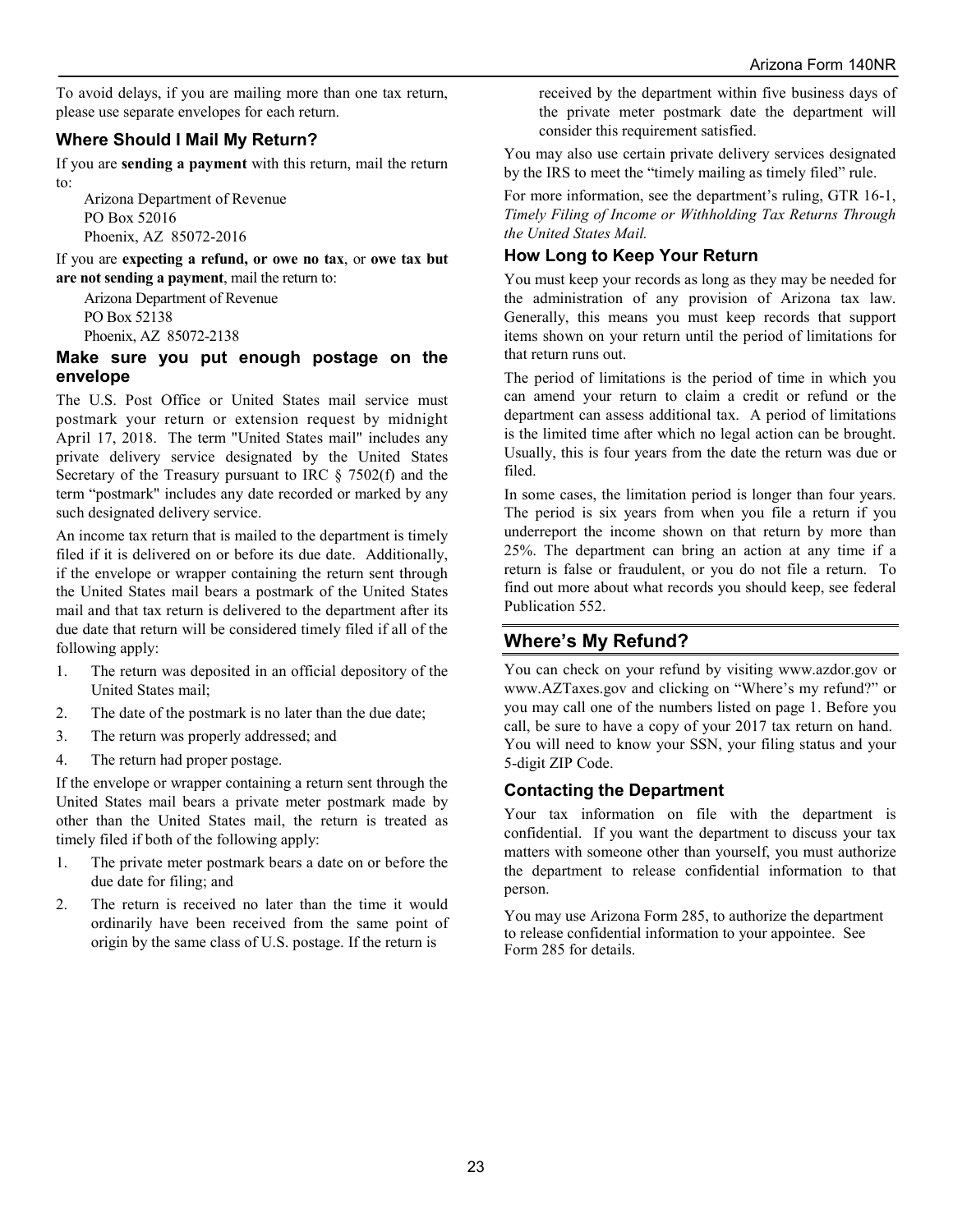# **Worksheet for Net Long-Term Capital Gain Subtraction for Assets Acquired** *After* **December 31, 2011<br>2017 Original return 2017 Amended return**

2017 Amended return

| Long-Term Capital Gain or (loss) as reported on<br>federal Schedule D (or other form/schedule) and<br>included in computation of federal adjusted gross<br>income.<br>Enter the total net long-term capital gains or<br>(losses) from the following forms in each<br>applicable column. See page 25 for instructions. |                                                                                          | (a)<br><b>Total net</b><br>long-term<br>capital gains<br>or (losses)<br>(for all assets) | (b)<br>Net long-term<br>capital gains or<br>(losses) included<br>in column (a)<br>from Arizona<br>sources | (c)<br>Net long-term<br>capital gains or<br>(losses) included<br>in column (b)<br>from assets<br>acquired before<br>1/1/2012 | (d)<br>Net long-term<br>capital gains or<br>(losses) included<br>in column (b)<br>from assets<br>acquired after<br>12/31/2011 |  |
|-----------------------------------------------------------------------------------------------------------------------------------------------------------------------------------------------------------------------------------------------------------------------------------------------------------------------|------------------------------------------------------------------------------------------|------------------------------------------------------------------------------------------|-----------------------------------------------------------------------------------------------------------|------------------------------------------------------------------------------------------------------------------------------|-------------------------------------------------------------------------------------------------------------------------------|--|
| 1                                                                                                                                                                                                                                                                                                                     | 8949<br><b>Sales</b><br>and<br>Other<br>Form(s)<br>Dispositions of Capital Assets; and   |                                                                                          |                                                                                                           |                                                                                                                              |                                                                                                                               |  |
|                                                                                                                                                                                                                                                                                                                       | Form(s) 1099-B, Proceeds from Broker                                                     |                                                                                          |                                                                                                           |                                                                                                                              |                                                                                                                               |  |
|                                                                                                                                                                                                                                                                                                                       | and Barter Exchange Transactions, for                                                    |                                                                                          |                                                                                                           |                                                                                                                              |                                                                                                                               |  |
|                                                                                                                                                                                                                                                                                                                       | long-term transactions directly reported                                                 |                                                                                          |                                                                                                           |                                                                                                                              |                                                                                                                               |  |
| 2                                                                                                                                                                                                                                                                                                                     | on federal Schedule D.                                                                   | 1                                                                                        |                                                                                                           |                                                                                                                              |                                                                                                                               |  |
| 3                                                                                                                                                                                                                                                                                                                     | Form(s) 4797 Sales of Business Property<br>Form(s) 2439 Notice to Shareholder of         | $\overline{2}$                                                                           |                                                                                                           |                                                                                                                              |                                                                                                                               |  |
|                                                                                                                                                                                                                                                                                                                       | Undistributed Long-Term Capital Gains                                                    | 3                                                                                        |                                                                                                           |                                                                                                                              |                                                                                                                               |  |
| 4                                                                                                                                                                                                                                                                                                                     | Form(s) 6252 Installment Sale Income                                                     | 4                                                                                        |                                                                                                           |                                                                                                                              |                                                                                                                               |  |
| 5                                                                                                                                                                                                                                                                                                                     | Form(s) 4684 Casualties and Thefts                                                       | 5                                                                                        |                                                                                                           |                                                                                                                              |                                                                                                                               |  |
| 6                                                                                                                                                                                                                                                                                                                     | Form(s) 6781 Gains and Losses from                                                       |                                                                                          |                                                                                                           |                                                                                                                              |                                                                                                                               |  |
|                                                                                                                                                                                                                                                                                                                       | Sec. 1256 Contracts and Straddles                                                        | 6                                                                                        |                                                                                                           |                                                                                                                              |                                                                                                                               |  |
| 7                                                                                                                                                                                                                                                                                                                     | Form(s) 8824 Like-Kind Exchanges                                                         | $\overline{7}$                                                                           |                                                                                                           |                                                                                                                              |                                                                                                                               |  |
| 8                                                                                                                                                                                                                                                                                                                     | Partnerships, S corporations, estates, and                                               |                                                                                          |                                                                                                           |                                                                                                                              |                                                                                                                               |  |
|                                                                                                                                                                                                                                                                                                                       | trusts -from AZ Form 120S Schedule K-<br>$1(NR)$ ; AZ Form 165 Schedule K- $1(NR)$ ;     |                                                                                          |                                                                                                           |                                                                                                                              |                                                                                                                               |  |
|                                                                                                                                                                                                                                                                                                                       | and AZ Form 141 Schedule K-1(NR)                                                         | 8                                                                                        |                                                                                                           |                                                                                                                              |                                                                                                                               |  |
| 9                                                                                                                                                                                                                                                                                                                     | Form(s) 1099-DIV Dividends and                                                           |                                                                                          |                                                                                                           |                                                                                                                              |                                                                                                                               |  |
|                                                                                                                                                                                                                                                                                                                       | <b>Distributions</b>                                                                     | 9                                                                                        |                                                                                                           |                                                                                                                              |                                                                                                                               |  |
| 10                                                                                                                                                                                                                                                                                                                    | Subtotal: for each column, combine the                                                   |                                                                                          |                                                                                                           |                                                                                                                              |                                                                                                                               |  |
|                                                                                                                                                                                                                                                                                                                       | amounts and enter the total.                                                             | 10                                                                                       |                                                                                                           |                                                                                                                              |                                                                                                                               |  |
| 11                                                                                                                                                                                                                                                                                                                    | Long-term capital loss carryover. See the<br>instructions for the amount(s) to enter, if |                                                                                          |                                                                                                           |                                                                                                                              |                                                                                                                               |  |
|                                                                                                                                                                                                                                                                                                                       | any, in each applicable column.                                                          | 11                                                                                       |                                                                                                           |                                                                                                                              |                                                                                                                               |  |
| 12                                                                                                                                                                                                                                                                                                                    | Subtract line 11 from line 10 and enter                                                  |                                                                                          |                                                                                                           |                                                                                                                              |                                                                                                                               |  |
|                                                                                                                                                                                                                                                                                                                       | the difference in each applicable column.                                                | 12                                                                                       |                                                                                                           |                                                                                                                              |                                                                                                                               |  |
| 13                                                                                                                                                                                                                                                                                                                    | For amount to enter on line 13, column                                                   |                                                                                          |                                                                                                           |                                                                                                                              |                                                                                                                               |  |
|                                                                                                                                                                                                                                                                                                                       | (d), see the worksheet instructions.                                                     | 13                                                                                       |                                                                                                           |                                                                                                                              |                                                                                                                               |  |
| 14                                                                                                                                                                                                                                                                                                                    | Net Long-term capital gain or (loss)                                                     |                                                                                          |                                                                                                           |                                                                                                                              |                                                                                                                               |  |
|                                                                                                                                                                                                                                                                                                                       | included in computation of your<br>federal adjusted gross income. Subtract               |                                                                                          |                                                                                                           |                                                                                                                              |                                                                                                                               |  |
|                                                                                                                                                                                                                                                                                                                       | line 13 from line 12 and enter the                                                       |                                                                                          |                                                                                                           |                                                                                                                              |                                                                                                                               |  |
|                                                                                                                                                                                                                                                                                                                       | difference in each applicable column.                                                    |                                                                                          |                                                                                                           |                                                                                                                              |                                                                                                                               |  |
|                                                                                                                                                                                                                                                                                                                       | If the amount on line 14, column (d)<br>٠                                                |                                                                                          |                                                                                                           |                                                                                                                              |                                                                                                                               |  |
|                                                                                                                                                                                                                                                                                                                       | is a net capital (loss), you do not                                                      |                                                                                          |                                                                                                           |                                                                                                                              |                                                                                                                               |  |
|                                                                                                                                                                                                                                                                                                                       | qualify to take the subtraction.                                                         |                                                                                          |                                                                                                           |                                                                                                                              |                                                                                                                               |  |
|                                                                                                                                                                                                                                                                                                                       | If the amount on line $14$ , column (d)                                                  |                                                                                          |                                                                                                           |                                                                                                                              |                                                                                                                               |  |
|                                                                                                                                                                                                                                                                                                                       | is a net capital gain, enter the result                                                  |                                                                                          |                                                                                                           |                                                                                                                              |                                                                                                                               |  |
|                                                                                                                                                                                                                                                                                                                       | on Form 140NR, line 35.<br>Also enter the amount from line 14,                           |                                                                                          |                                                                                                           |                                                                                                                              |                                                                                                                               |  |
|                                                                                                                                                                                                                                                                                                                       | column (b) on Form 140NR, line 34.                                                       |                                                                                          |                                                                                                           |                                                                                                                              |                                                                                                                               |  |
|                                                                                                                                                                                                                                                                                                                       |                                                                                          | 14                                                                                       |                                                                                                           |                                                                                                                              |                                                                                                                               |  |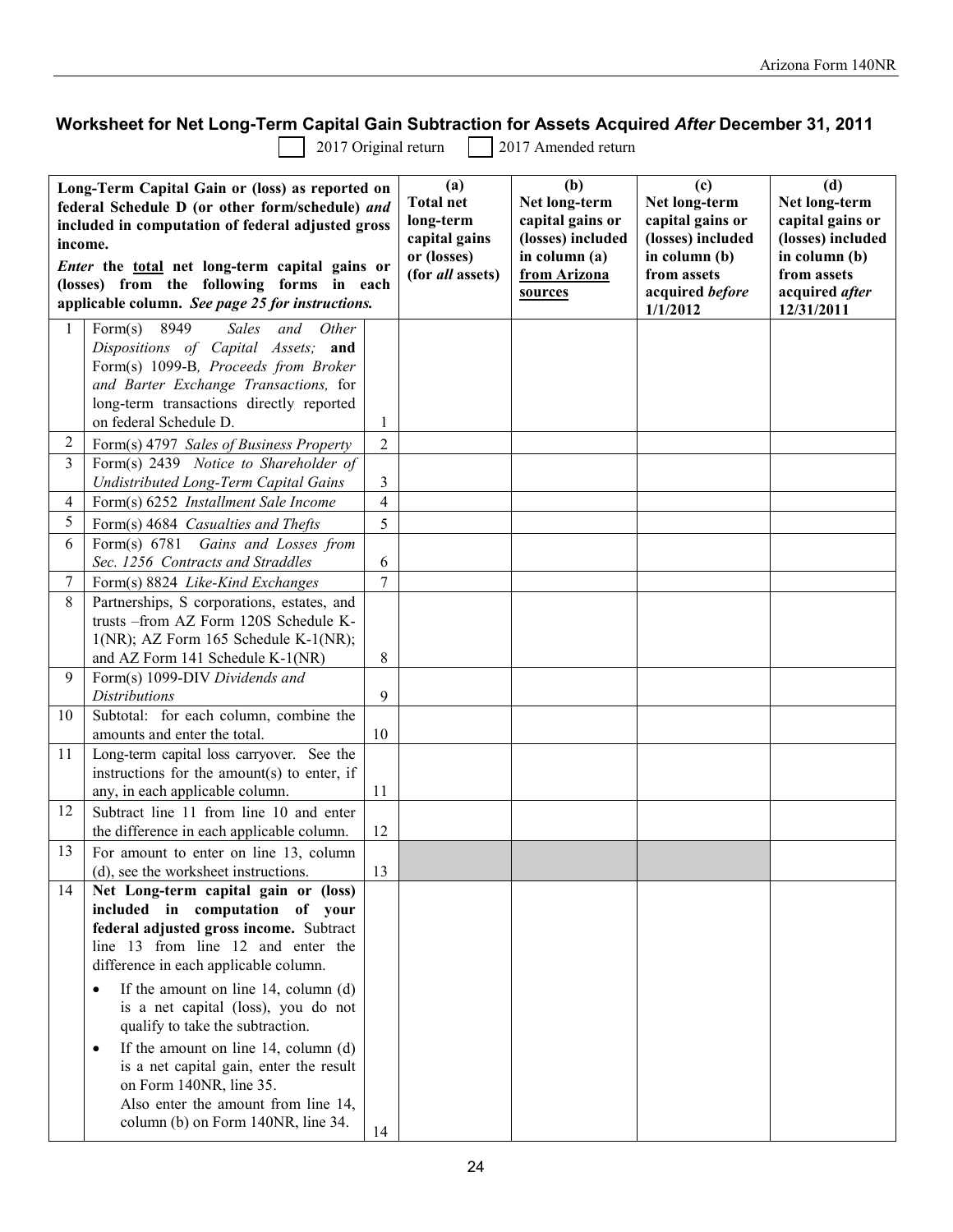**Instructions for completing the worksheet for the subtraction from Arizona gross income for net long-term capital gain from assets acquired**  *after* **December 31, 2011.**

## **Purpose of the Worksheet**

You may subtract a percentage of any net long-term capital gain included in your federal adjusted gross income that is from an investment in an asset acquired after December 31, 2011.

As a nonresident, you may take the allowable subtraction for only those qualified net long-term capital gains that are from Arizona sources.

To take the allowable subtraction, you must know whether the capital gain or (loss) is considered short-term or long-term. Only the net long-term capital gain from assets acquired *after*  December 31, 2011, is used in the computation for the subtraction. For more information about determining whether a gain or (loss) is short term or long term, see federal Publication 544 at www.irs.gov.

If you cannot verify that the capital gain is from the sale of an asset acquired after December 31, 2011, then the capital gain should be included in column (c) of the worksheet as a capital gain from an asset acquired before January 1, 2012.

An asset acquired by gift or inheritance is considered acquired on the date it was acquired by the gift-giver or the deceased individual.

## **When Should the Worksheet be Complete?**

You *must* complete this worksheet to take the allowable subtraction if you have a net capital gain included in your federal adjusted gross income and the gain includes assets purchased *after* December 31, 2011.

Do *not* complete this worksheet if either of the following applies:

- You do not have any capital gains to report for the current tax year.
- You do not have any net capital gain from asset(s) acquired *after* December 31, 2011, to report for the current tax year.

## **General Instructions**

- 1. Check the box if this worksheet is for an original or an amended return.
- 2. Keep this worksheet for your records.

## **Line-by-Line instructions**

Lines 1 through 8, lists the federal forms reported on federal Schedule D. Line 9 identifies the total capital gain distributions reported on Form(s) 1099-DIV.

- **Column (a)** is the **total** amount of long-term capital gains or (losses) reported on federal Schedule D or other forms/schedules.
- **Column (b)** is the amount of long-term capital gains or (losses) included in column (a) from Arizona sources.
- **Column (c)** is the amount of the long-term capital gains or (losses), included in column (b) for assets acquired *before* January 1, 2012.
- **Column (d)** is the amount of the long-term capital gains or (losses), included in column (b) for assets acquired *after* December 31, 2011.

#### **Lines 1 through 8 - Capital Gains or (Losses) Reported on federal Schedule D.**

Enter the long-term capital gain or (loss) from the federal form listed that was reported on your federal Schedule D and included in the computation of your federal adjusted gross income.

## **Line 9 - Long-Term Capital Gains or (Losses)**

Capital gains listed on a 1099-DIV are gains passed on from a fund, such as a mutual fund, from the sale of assets within the fund. Generally, such funds do not provide the information needed to determine when the asset that was sold was acquired. In this situation, the capital gains will be considered as acquired before January 1, 2012, and would not qualify for this subtraction.

Enter the long-term capital gain or (loss) reported on Form(s) 1099-DIV and included in your computation of federal adjusted gross income.

**NOTE:** *Some taxpayers are not required to file federal Schedule D to report certain capital gains or (losses). In these cases, the long-term capital gains or (losses) are reported directly on the taxpayer's income tax return. Enter those items on line 9 of the worksheet.*

#### **Line 10 - Subtotal**

For each column, combine the amounts listed on lines 1 through 9 and enter the total.

#### **Line 11 - Long-Term Capital (Loss) Carryover**

- Column (a), enter the total amount of long-term capital loss carryover *actually used* on the federal return for the current table year.
- Column (b), enter the portion from column (a) that is *from Arizona sources*.
- Column (c), enter the portion from column (b) that is from assets acquired before January 1, 2012.
- Column (d), enter the portion from column (b) that is from assets acquired after December 31, 2011.

#### **Line 12 -**

Subtract line 11 from line 10 and enter the difference in applicable column.

#### **Line 13 -**

To determine the amount to enter on line 13, column (d), answer the following questions.

Did you take a subtraction for any net capital gain included in federal adjusted gross income for the taxable year derived from investment in a qualified small business on Arizona Form 140NR, line 37?

If "No", enter zero, "0", on line 13, column (d).